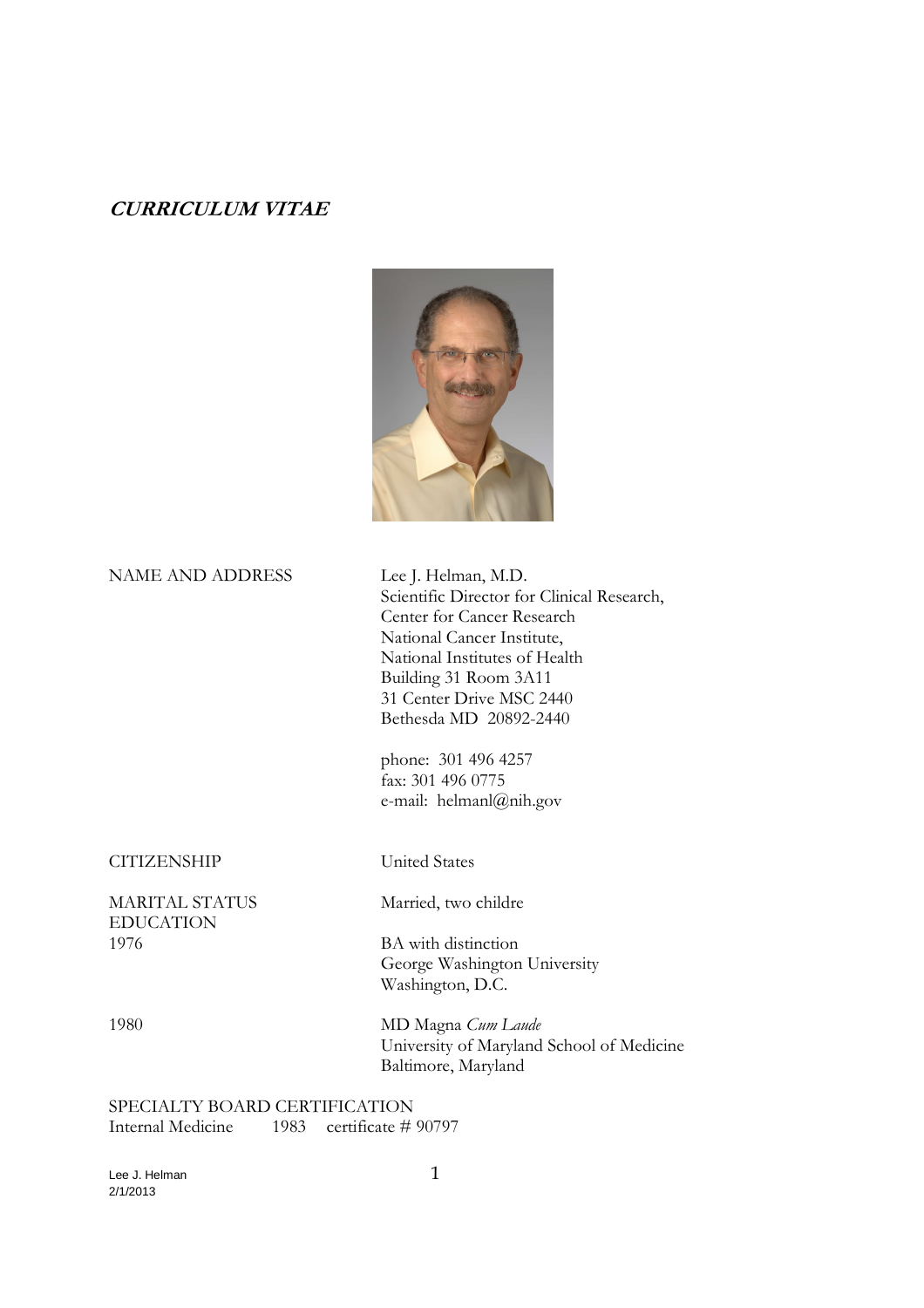| Medical Oncology 1985 certificate #90797                        |                                                                                                                                                         |  |
|-----------------------------------------------------------------|---------------------------------------------------------------------------------------------------------------------------------------------------------|--|
| STATE LICENSURE Maryland<br>(HD25357, 1980)<br>$\exp. 09/30/14$ |                                                                                                                                                         |  |
| POSITIONS HELD<br>2008-2009                                     | Acting Clinical Director, National Cancer Institute, National Institutes of Health,<br>Bethesda, MD                                                     |  |
| 2007-present                                                    | Scientific Director for Clinical Research, Center for Cancer Research, National<br>Cancer Institute, National Institutes of Health, Bethesda, MD        |  |
| 2005-2007                                                       | Acting Scientific Director for Clinical Research, Center for Cancer Research,<br>National Cancer Institute, National Institutes of Health, Bethesda, MD |  |
| 2005-2007                                                       | Acting Chief, Medical Oncology, Center for Cancer Research, National Cancer<br>Institute, National Institutes of Health, Bethesda, MD                   |  |
| POSITIONS HELD continued<br>$2001$ -present                     | Deputy Director, Center for Cancer Research, National Cancer Institute, National<br>Institutes of Health, Bethesda, MD                                  |  |
| 1999-present                                                    | Professor of Pediatrics, Part-Time, Johns Hopkins University, Baltimore Maryland                                                                        |  |
|                                                                 | 1999-present Professor of Oncology, Part-Time, Johns Hopkins University, Baltimore Maryland                                                             |  |
| 1997-2007                                                       | Chief, Pediatric Oncology Branch, National Cancer Institute, National Institutes of<br>Health, Bethesda, MD                                             |  |
| 1996-1997                                                       | Acting Chief, Pediatric Oncology Branch, National Cancer Institute, National<br>Institutes of Health, Bethesda, MD                                      |  |
| 1995-1996                                                       | Acting Deputy Chief, Pediatric Branch, National Cancer Institute, National Institutes<br>of Health, Bethesda, MD                                        |  |
| 1993-present                                                    | Head, Molecular Oncology Section, Pediatric Oncology Branch, National Cancer<br>Institute, National Institutes of Health, Bethesda, MD                  |  |
| 1994-1998                                                       | Associate Professor of Pediatrics, Uniformed Services of the Health Sciences, F.<br>Edward Hébert School of Medicine, Bethesda, MD                      |  |
| 1990-1992                                                       | Medical Officer, Molecular Genetics Section, Pediatric Branch, National Cancer<br>Institute, National Institutes of Health, Bethesda, MD                |  |
| 1987-1990                                                       | Senior Staff Fellow, Molecular Genetics Section, Pediatric Branch, National Cancer<br>Institute, National Institutes of Health, Bethesda, MD            |  |
| 1986-1987                                                       | Biotechnology Fellow, Molecular Genetics Section, Pediatric Branch, National<br>Cancer Institute, National Institutes of Health, Bethesda, MD           |  |

Lee J. Helman 2 2/1/2013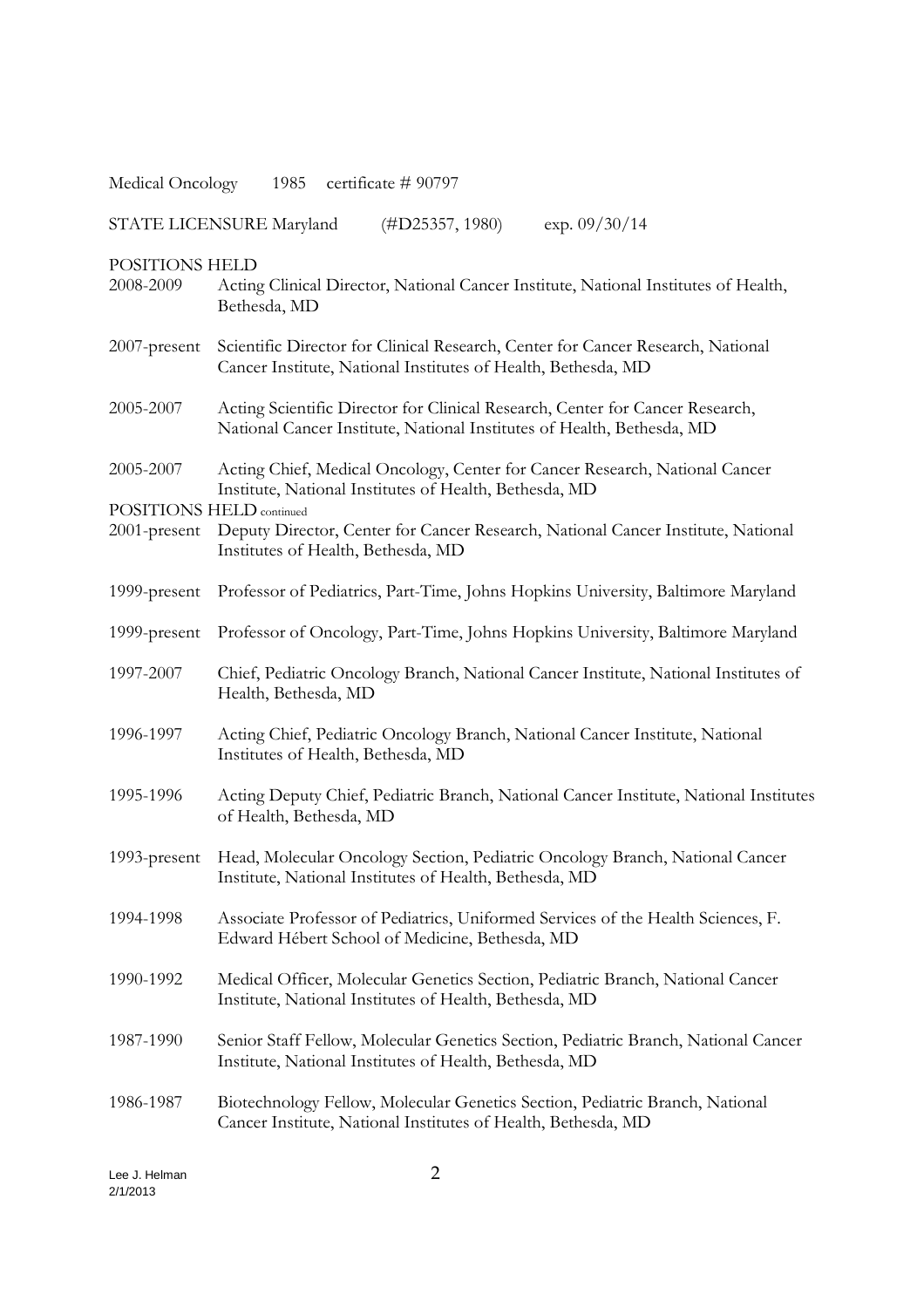| 1984-1986      | Medical Staff Fellow, Molecular Genetics Section, Pediatric Branch, National Cancer<br>Institute, National Institutes of Health, Bethesda, MD |
|----------------|-----------------------------------------------------------------------------------------------------------------------------------------------|
| 1983-1984      | Medical Staff Fellow, Pediatric Branch and Medicine Branch, National Cancer<br>Institute, National Institutes of Health, Bethesda, MD         |
| 1982-1983      | Senior Assistant Resident in Internal Medicine, Barnes Hospital, St. Louis, MO                                                                |
| $7/82 - 12/82$ | Chief Resident, Washington University Medical Service, St. Louis Veterans<br>Administration Medical Center, St. Louis, MO                     |
| 1981-1982      | Junior Assistant Resident in Internal Medicine, Barnes Hospital, St. Louis, MO                                                                |
| 1980-1981      | Internship in Internal Medicine, Barnes Hospital, St. Louis, MO                                                                               |

## **SOCIETIES**

American Association of Cancer Research, Member

— Clinical Pharmacology/Modality-based Clinical Research Section, Clinical Research Subcommittee, 2001 Program Committee, 2001

- Pediatric Cancers-Basic Science to the Clinic Section of the Clinical Research Subcommittee, 2003 Program Committee
- Pediatric Oncology Task Force, 2003-present, Chair, 2009-present
- Subsection Committee Member, 2004 Program Committee
- Pediatric Cancer-Basic Science Section, Cellular, Molecular and Tumor Biology Subcommittee; Pediatric Cancer-Clinical Investigations Section, Clinical Research Subcommittee, 2004 Program Committee
- Grants Committee, 2004-2006
- Pediatric Cancers-Basic Science and Pediatric Cancer-Clinical Investigations Sections, 2005 Program Committee
- AACR-NCI-EORTC International Conferences Scientific Advisory Committee, 2006-present; Co-Chair Molecular Targets Program Committee for 2013 Meeting
- Sarcoma Expert Panel, 2007
- Translational Cancer Medicine Think Tank, 2007
- Centennial Award for Childhood Cancer Research Selection Committee, 2007
- Special Conferences Committee 2007-2010
- Program Committee Co-Chairperson, 2008 Annual Meeting, New Concepts in Organ-Site Research Pediatric Cancers, Diagnosis and Treatment of Pediatric Cancer: From 20<sup>th</sup> Century successes to  $21<sup>st</sup>$  Century Opportunities
- Publications Committee, 2008-2011
- Science Education Committee 2008-2011
- 2008 Annual Meeting, Meet-the-Expert session: Translating Cancer Biology into Cancer Medicine: IGFIR Ab Development in Sarcomas
- Clinical and Translational Cancer Research Committee Steering Committee 2009-2012, 2012- 2015

Lee J. Helman 3 2/1/2013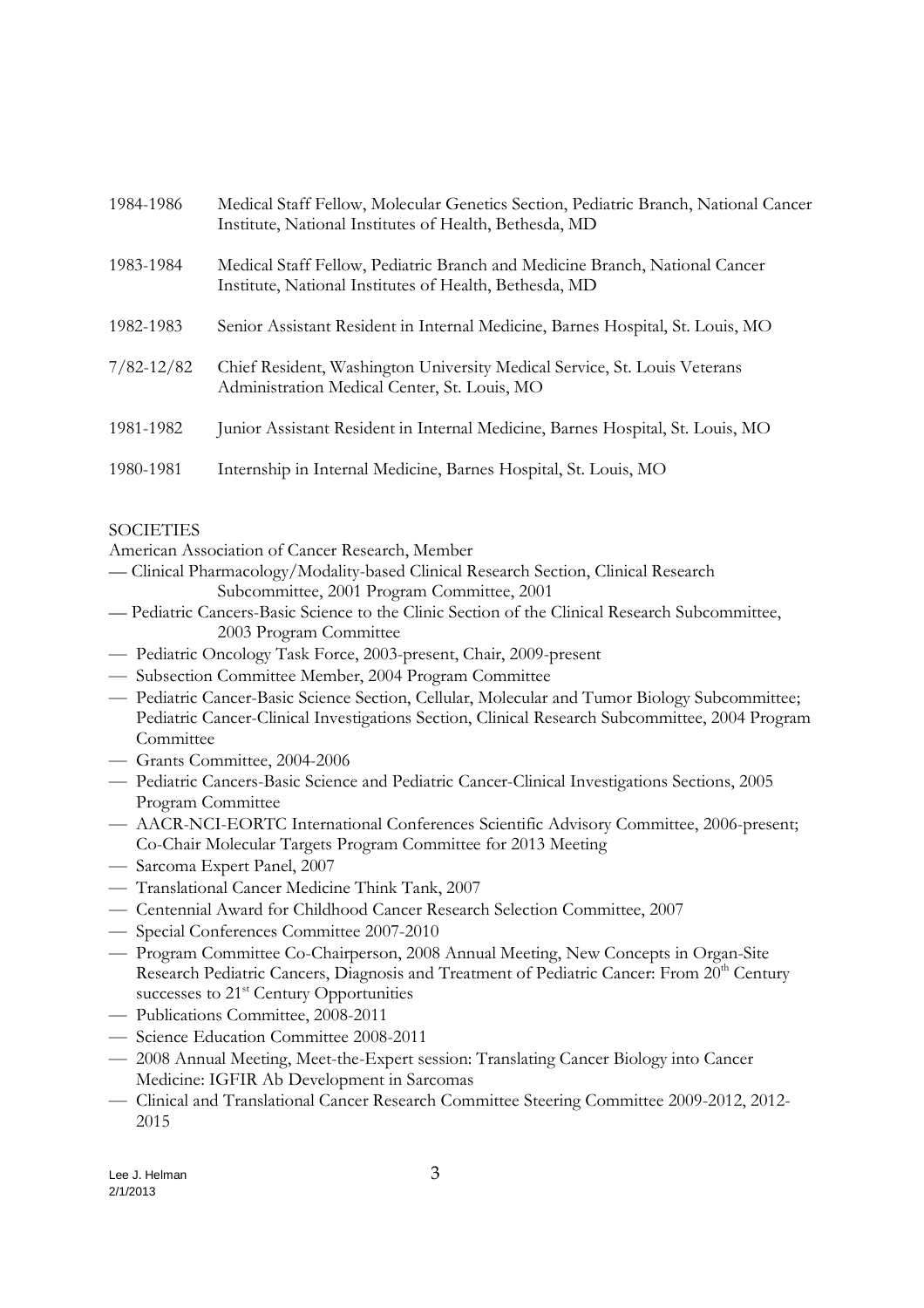- 2010 Annual Meeting, Pediatric Cancer Educational session: New Perspectives in Pediatric Cancer - From Preclinical Models to Targeted Therapies: Targeting the IGF1R in Pediatric Sarcomas – An Evolving Story
- 2010 Annual Meeting, New Concepts in Organ Site Research session: Bridging the Gap: Moving Laboratory Discoveries into Clinical Trials: Development of "Achilles Heel" Screening in Rhabdomyosarcoma Identifies Novel Therapeutic Targets
- 2011 Annual Meeting, Pediatric Oncology Subcommittee of the Scientific Program Committee; Translational Research-Molecular Biology in the Clinic Subcommittee of the Clinical Research Section, Scientific Program Committee
- 2012 Annual Meeting Scientific Program Committee; Annual Meeting Clinical Trials Committee

American Society of Clinical Oncology, Member

- Program Committee 1990
- Board of Directors (Specialty Other Than Medical Oncology/Hematology), 2003-2006
- Audit Committee, 2003-2006, Chair 2004-2006
- 2004, 2005 International Travel Grants Mentorship Program Cancer Communications Committee 2004-2006

SOCIETIES continued

- Board Liaison to Committee and Task Forces 2004-2006
- Governance Task Force 2005
- Bylaws Committee Chair-Elect 2007-2008, Chair 2008-2009, Immediate Past Chair 2009-2010
- Special Awards Selection Committee 2007
- Advanced Clinical Research Award in Sarcoma Subcommittee, ASCO Cancer Foundation 2008
- Chair, Clinical Science Symposium, Emerging Targets for Sarcoma Therapy, 2008 Annual Meeting
- Chair Education Session: Translocation-Specific Sarcomas: Can Molecular Targets Translate to Therapeutics?: IGF1R Targeting of Translocation-Associated Sarcomas, 2010 Annual Meeting

Connective Tissue Oncology Society

- Founding Member 1995
- Board of Directors 1996-1998
- Treasurer 1998-1999; Secretary 1999-2000; Vice President 2000-2001, President 2001-2002, Immediate Past President 2002-2003

# NATIONAL SERVICE

Cancer Research Foundation of America Grant Reviewer, 1990

Israel Science Foundation Grant Reviewer, 1993

Dutch Cancer Society Grant Reviewer, 1994

American Cancer Society Grant Reviewer

International Human Frontier Science Program Grant Reviewer, 1995

U.S. Army Medical Research and Materiel Command Breast Cancer Research Program-

Endocrinology 3 Study Section, 1996

National Cancer Institute of Canada — Program Project Review, 1996

Children's Cancer Foundation — Medical Advisory Board, 1996-2008; Chairman, 2000-2008; Grant Review Panel Chairman, 2000-2008

Children's Inn at NIH — Board of Directors & Clinical Advisor, 1997-present; Secretary, Board of

Lee J. Helman  $4$ 2/1/2013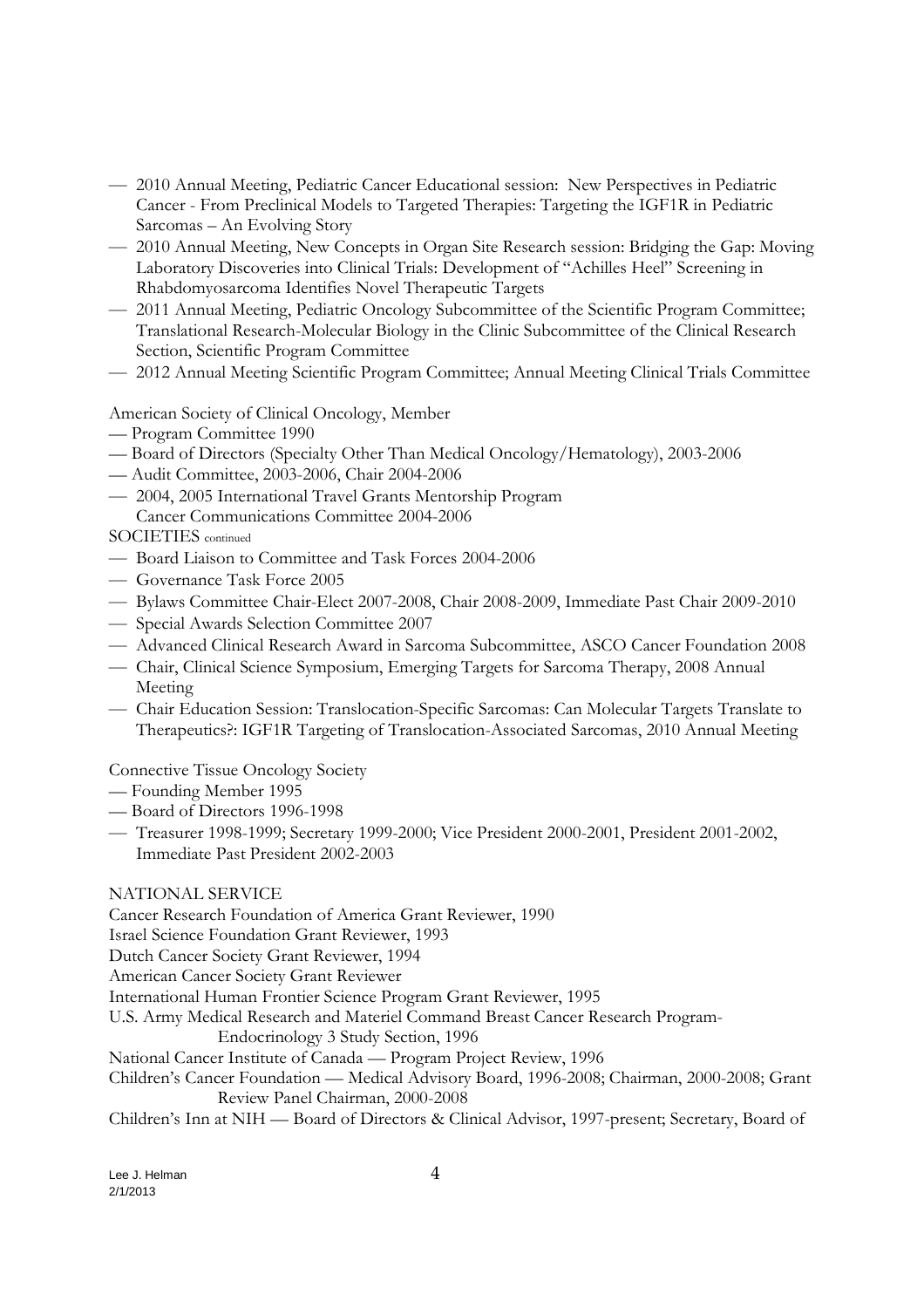Directors, 2004-2005; Co-Chair, Board Development Committee, 2005-2012; Board Chair, 2012-2014 Dept. of Veterans Affairs, VA Palo Alto Health Care System Grant Reviewer, 1997 Israel Cancer Research Fund - Scientific Review Panel, 1997-1999, 2008 Association for International Cancer Research Grant Reviewer, 1998 US Israel Bi-National Science Foundation Grant Reviewer, 1998 Ohio Cancer Research Associates Grant Reviewer, 1999 Israel Cancer Research Fund Scientific Advisory Board, 1999-present Candlelighters Ad Hoc Grant Reviewer, 1999, 2000 Children's Oncology Group Ewing's Biology Committee, 2000-present, Bone Sarcoma Disease Committee, 2001-present, Scientific Advisory Committee, 2001-present American Joint Committee on Cancer Bone Task Force, 2000-present Canadian Institutes of Health Research Grant Reviewer, 2000 Scientific Review Board, Cancer Research Foundation of America's Hope Street Kids, 2000-present International Consortium for CURE of Childhood Cancer in China, National Cancer Institute Representative and Senior Consultant, 2000-present Scientific Advisory Board, Children's Cancer Research Institute, Vienna, Austria, 2001-present NATIONAL SERVICE continued Johns Hopkins Oncology Center, Advisory Committee for the Lab Research Training in Pediatric Oncology-Hematology Training Grant, 2001-present Cancer Research UK, United Kingdom Grant Reviewer, 2001-present Sarcoma Foundation of America Medical Advisory Board, 2002-present National Cancer Institute of Canada Review Team for Program Project Applications, 2002 Ireland-Northern Ireland-National Cancer Institute Cancer Consortium, Implementation Group Member, 2003-present; Strategic Advisory Group Member, 2006-present, Member Scholar Exchange Working Group, 2008-present European Commission's  $6<sup>th</sup>$  Framework Programme for Research and Demonstration Activities, Major Diseases Unit for Cancer-Evaluation of European Projects on Cancer Research, 2005 Coaches Curing Kids' Cancer, Co-Chair Medical Advisory Board, 2005 to present MD Anderson Cancer Center, External Advisory Board for the Department of Sarcoma Medical Oncology, 2006 Samuelsson Foundation Grant Reviewer, 2006-present Cincinnati Children's Hospital Medical Center Research Foundation, Scientific Advisory Council, 2006 Life Raft Group Grant Reviewer, 2006-present Maine Institute for Human Genetics & Health, Founding Member, 2007, and Chair, Scientific Advisory Board, 2007-2009 Children's Research Institute at Children's National Medical Center, Scientific Advisory Committee, 2007-2010 Alex's Lemonade Stand Fund Grant Program Grant Reviewer, 2008-present Foster Foundation Advisory Board, 2008-present EuroBoNeT Consortium, External Advisory Board, 2009-2011 8<sup>th</sup> International Symposium on Targeted Anticancer Therapies (TAT 2010), Organizing Committee, 2009-2010 Irish Cancer Society, Grant Reviewer, 2010

Lee J. Helman 5 2/1/2013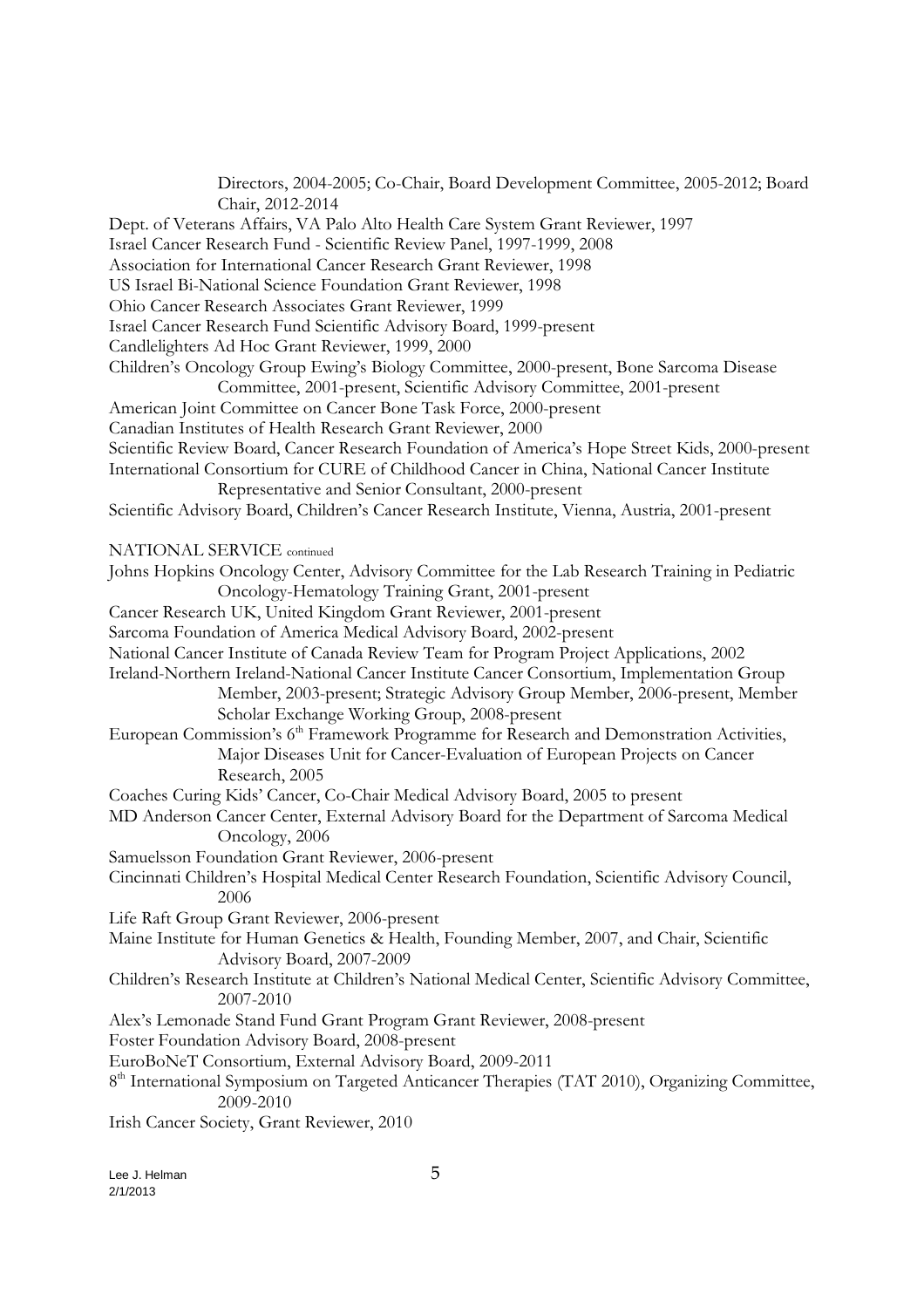Clinical Trials Network of Texas, CTNet, External Advisory Board, 2010-2013 Baylor College of Medicine, External Advisory Board, Project: Targeted Therapies for Metastatic Osteosarcoma, 2010-2015 Stand Up To Cancer, Scientific Advisory Committee, 2012-present Stand Up To Cancer-St. Baldrick's Pediatric Dream Team Translational Cancer Research Grant, Co-Vice Chair, Joint Scientific Advisory Committee, 2012-present NIH SERVICE Ad Hoc Review Committee — Programs of Excellence in Endocrinology, National Institute of Diabetes and Digestive and Kidney Diseases, 1990 Ad Hoc Review Committee — Endocrine Aspects of Human Neoplasia, National Institute of Diabetes and Digestive and Kidney Diseases, 1990 Institutional Review Board Panel, 1995-1997 Non-Melanoma Vaccine Working Group Steering Committee, NCI 1998-present NCI/Frederick Cancer Research and Development Center Committee, 1998-present NCI Intramural Advisory Board, NIH, 1998-2002; Vice Chairman, 2000, Chairman, 2001, 2002; NCI Intramural Working Group Co-Chair, 2000, 2001 Pediatric Care Committee, Clinical Center, NIH, 1998-2000 NIH SERVICE continued Office of Research Services Advisory Committee, NIH, 1998-2002 White Ribbon NCI Ethics Panel, 1999-present Physician Data Query, NCI, Reviewer of Clinical Trial Protocols, 1999-present NIH Clinical Research Training Program Tutor/Mentor, 2000-2008 NIH Clinical Center Review Team Bench-to-Bedside Awards, 2001, 2002, 2003, 2004, 2005 NCI Cellular, Molecular and Developmental Biology Faculty Steering Committee, 2001-2005 NCI Metastasis Working Group Steering Committee 2003-present NCI Title 42 Standing Committee, 2002-2008 NCI Intramural Clinical Trials Committee, 2002-present NCI Sarcoma Progress Review Group, Executive Director, 2003-present Board of Governors, Warren Grant Magnuson Clinical Center, NIH, 2003-2008 (Restructured and Renamed Advisory Board for Clinical Research in 2004) Member, Clinical Center Careers in Clinical Research Committee, Advisory Board for Clinical Research, NIH, 2003-present, Chair, 2003-2006 NCI Roundtable Meeting of the Translational Research Working Group, 2006 NCI Clinical Trials Operations Committee, 2006-2008; renamed Clinical and Translational Research Operations Committee, 2008-present NCI Molecular Targets Faculty Steering Committee, 2006-present NCI Clinical Trials Advisory Committee, *Ex Officio*, 2007-present NIH PET Steering Committee, Chair, 2007-2009 NCI Center of Excellence-Molecular Oncology Steering Committee, 2007 U.S.-Japan Cooperative Cancer Research Program Steering Committee, 2007-present NIH Research Festival Symposia Co-Chair, 2008 Investigational Drug Steering Committee PAM (PI3K/Akt/mTOR) Task Force, 2008 NIH Intramural Working Group 2009-2011 NCI Center for Cancer Research Grand Rounds, *Recent Advances in Ewing's Sarcoma*, May 2008 NIH Bone Marrow Stromal Cell Transplantation Oversight Committee, 2008-present

Irish Medicines Board, Expert Panel of the Clinical Trials Subcommittee, 2010, 2011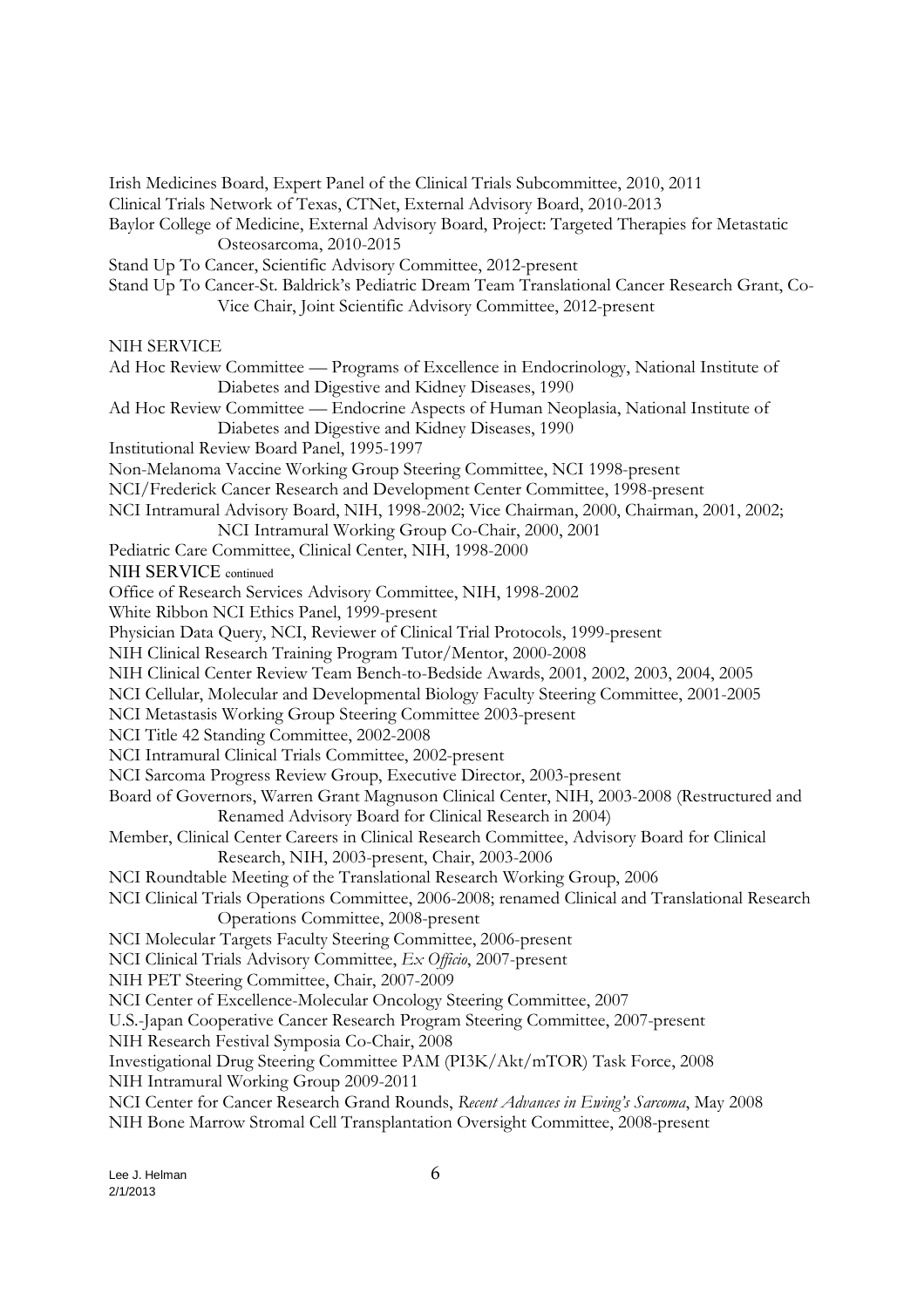NCI Experimental Therapeutics (NExT) Development Committee, Co-chair, 2009-present; Senior Advisory Committee, 2009-present

### EDITORIAL BOARDS

Editorial Board, *Clinical Sarcoma Research,* 2010-2015 Editorial Board, *Journal of Clinical Oncology*, 2008-2010, 2011-2013 Associate Editor, *Clinical Cancer Research* 2002-2007; Senior Editor 2007-2010 Associate Editor, *Cancer Research*, 2000-2007 Consulting Editor, *SARCOMA* - A multidisciplinary Journal (through 2005) Editorial Board, *Clinical Proteomics*, 2003-2004 Associate Editor, *Journal of Pediatric Hematology/Oncology,* 2003-2004 Associate Editor, Principles and Practice of Pediatric Oncology, 6<sup>th</sup> Edition, July 2009-May 2011

HONORS AND AWARDS Phi Beta Kappa, George Washington University, Washington, D.C. 1976 Alpha Omega Alpha, University of Maryland School of Medicine, Baltimore, MD 1979 ASCO Travel Awards 1986 and 1987 American Society of Clinical Investigation 1996

HONORS AND AWARDS continued

Israel Cancer Research Fund's Elliott Osserman Award for Distinguished Service in Support of Cancer Research 1999 NIH Merit Award 2002 Association of American Physicians 2003 NCI Director's Award 2005 NIH Director's Award 2006, 2009 Federal Technology Transfer Award 2005, 2006, 2010, 2011, 2012 The Life Raft Group Humanitarian Award 2008 ASCO Pediatric Oncology Award and Lecture: Pathways to New Targets for Pediatric Sarcomas, 2011 Annual Meeting ASCO Statesman Award, 2011 Annual Meeting NCI Women Scientists Advisors Mentoring and Leadership Award 2012 The Arielle Anacker Cancer Foundation Man of the Year for Outstanding Work in Research of Pediatric Bone Cancers 2012 British Association for Cancer Research Tom Connors Lecturer Award at the National Cancer Research Institute Cancer Conference, Liverpool, United Kingdom, 2012

#### PATENTS

Novel Immunotherapeutic Methods and Vaccines, 1999. U.S. Patent No. 5,997,869

Immunogenic Peptides and Methods of Use for Treating and Preventing Cancer: A peptide epitope and improvement thereof inducing T cell immunity to alveolar rhabdomyosarcoma in HLA-B7 positive individuals, 2011. U.S. Patent No. 7,867,977

#### RESEARCH INTERESTS

Research focuses on three major themes related to the biology and treatment of pediatric sarcomas, specifically rhabdomyosarcoma, Ewing's sarcoma and osteosarcoma: (1) determine the

Lee J. Helman 7 2/1/2013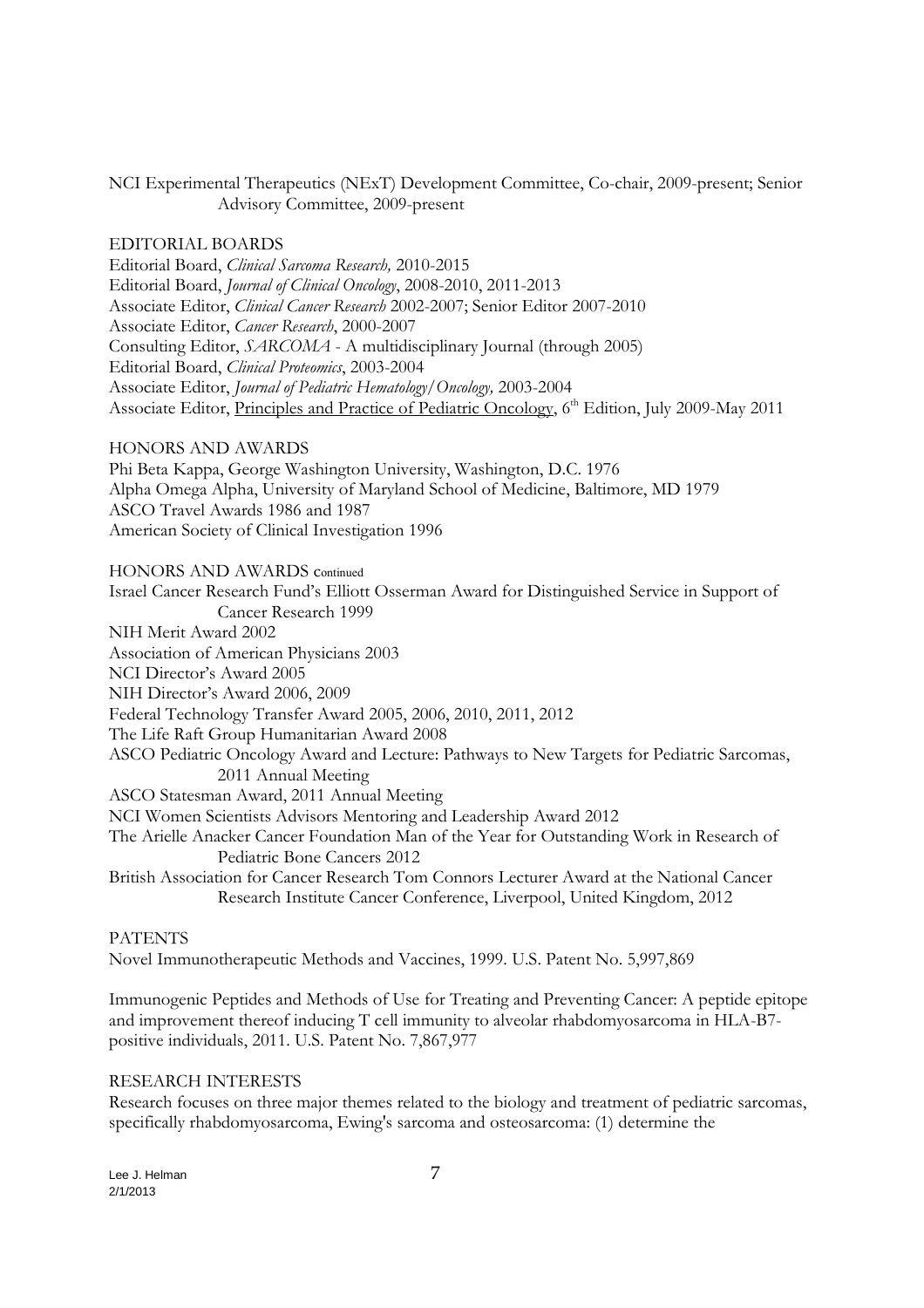pathophysiologic consequences of IGF signaling; (2) identify the molecular/biochemical determinants of the biology of these sarcomas; and (3) apply preclinical laboratory findings to develop novel clinical studies for these sarcomas.

INVITED LECTURES

International Symposium on Childhood Rhabdomyosarcoma-Speaker, Children's Hospital, Columbus, OH, October 1989

1st Robert Steel Foundation International Symposium on Molecular Genetics and Developmental Biology of Embryonal Rhabdomyosarcoma and Sarcomas of Bone in Children-Speaker, Memorial Sloan-Kettering Cancer Center, New York, NY, June 1990

UCLA Symposium on The Biology of Sarcomas-Speaker, Lake Tahoe, CA, March 1990

American Association of Cancer Research-Session Chairs, Biology of Cancer Poster Discussion, 1992, and Molecular Markers, Orlando, FL, 1993

Interdisciplinary Sarcoma Symposiums-Speaker, Boca Raton, FL, February 1993

4th International Symposium on Insulins, IGFs, and Their Receptors-Speaker, Woods Hole, MA, April 1993

9th Annual Forbeck Forum-Speaker, Hilton Head, SC, October 1993

INVITED LECTURES continued

1995 Endocrine Society Annual Meeting Plenary Session-Speaker, Washington, DC, May 1995

National Cancer Institute Clinical Oncology Grand Rounds-Guest Speaker, National Institutes of Health, Bethesda, MD, 1995 and 1997

Second Annual Connective Tissue Oncology Society Meeting-Speaker, Toronto, Canada, October 1996

Second Osteosarcoma Research Conference-Speaker, Bologna, Italy, November 1996

Clinical Center Grand Rounds, National Institutes of Health-Guest Speaker, Bethesda, MD, 1996 and 1998

American Society of Clinical Oncology-*Meet the Professor*, Denver, CO, May 1997

Memorial Sloan-Kettering Cancer Center Division of Solid Tumor Oncology Conference-Speaker, New York, NY, May 1997

Robert Steel Foundation International Symposium on Sarcomas, Memorial Sloan-Kettering Cancer Center-Speaker, New York, NY, September 1997

Wells Center for Pediatric Research Combined Seminar Series-Speaker, Indiana University, Indianapolis, IN, October 1997

8 th International Congress on Anti-Cancer Treatment-Speaker Paris, France, Feb 1998

Centernet Grand Rounds Program, Clinical Center, National Institutes of Health-Guest Speaker, Bethesda, MD, March 1998

American & European Muscoloskeletal Tumor Societies Presidential-Guest Lecturer, Washington, D.C., May 1998

Frances Hester Dornette Lecture, 16th Annual, The Jewish Hospital-Guest Lecturer, Cincinnati,

Lee J. Helman  $8$ 2/1/2013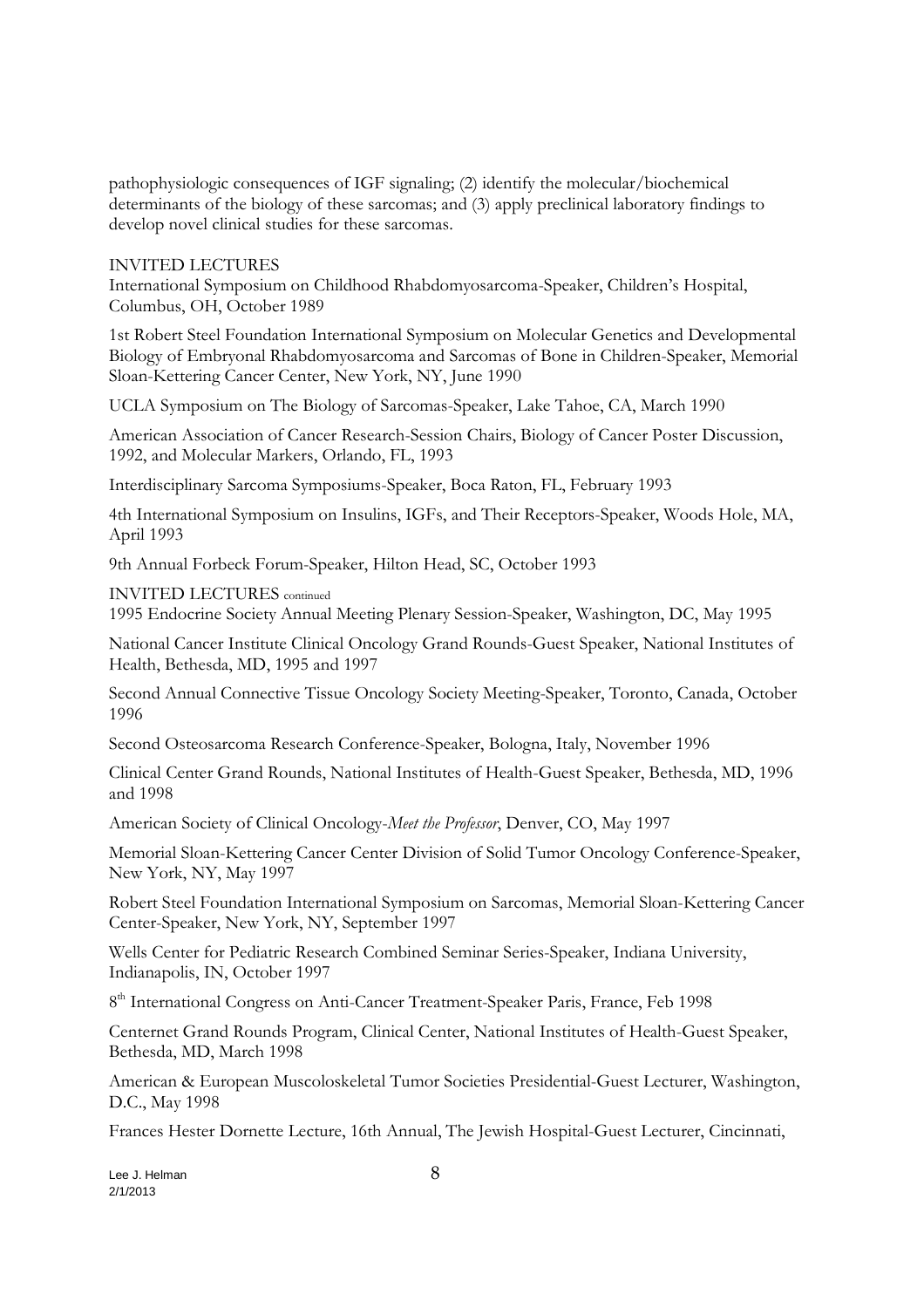OH, May 1998

Robert Steel Foundation International Symposium on New Strategies for Stimulating and Augmenting Host Resistance to Malignant Cells-Speaker, Memorial Sloan-Kettering Cancer Center, New York, NY, October 1998

Hematology/Oncology Research Seminar, Children's Hospital of Philadelphia-Speaker, Philadelphia, PA, February 1999

Johns Hopkins University School of Medicine, Department of Oncology-Visiting Professor, Baltimore, MD, February 1999

Pharmacology and Toxicology Seminar Series, Dartmouth Medical School-Speaker, Hanover, NH, March 1999

American Society of Clinical Oncology 35<sup>th</sup> Annual Meeting-Panel Discussant Pediatric Solid Tumors, Atlanta, GA, May 1999

International Meeting on Multidisciplinary Approach to Treatment of Bone and Soft-Tissue Sarcomas-Speaker, Naples, Italy, June 1999

Serono Symposia USA's International Symposium on Growth Hormone in Immune Reconstitution: Basic and Clinical Studies-Speaker, St. Petersburg Beach, FL, October 1999

#### INVITED LECTURES continued

American Association for Cancer Research 91st Annual Meeting, Symposia Exploiting the Genetic Defects of Pediatric Tumors-Speaker, San Francisco, CA, April 2000

European Musculoskeletal Oncology Society-Mario Campanacci Lecturer, London, England, May 2000

American Society of Clinical Oncology 36<sup>th</sup> Annual Meeting, Distinguishing Between Fact and Fiction in the Treatment and Pathogenesis of Pediatric Solid Tumors-Education Session Chair New Orleans, LA, May 2000

Childhood Bone Sarcomas-Molecular Characterization and Growth Factors- Distinguished Guest Speaker Symposium, Hadassah Hospital, Jerusalem, Israel, July 2000

Training Scientists for the Forthcoming Decade, The Hospital for Sick Children-Keynote Speaker, Toronto, Canada, January 2001

Musculoskeletal Tumor Society Specialty Day, Diagnosis and Staging Session, Adjuvant Therapy: Immunotherapy-Speaker, San Francisco, CA, March 2001

European Organization for Research and Treatment of Cancer, Soft Tissue and Bone Sarcoma Group 25th Anniversary Meeting on Sarcomas-Speaker, Aarhus, Denmark, April 2001

University of Minnesota Department of Orthopaedic Surgery, Medical School and University of Minnesota Cancer Center-Visiting Professor in Musculoskeletal Oncology, April 2002

American Association for Cancer Research 93rd Annual Meeting-Forum Participant, The Best Targets in Sarcoma, San Francisco, April 2002

The 10<sup>th</sup> Federation Meeting of Korean Basic Medical Scientists 2002, Korean Society of Pathologists-Pathobiology of Pediatric Tumors-Guest Speaker, Seoul, Korea, May 2002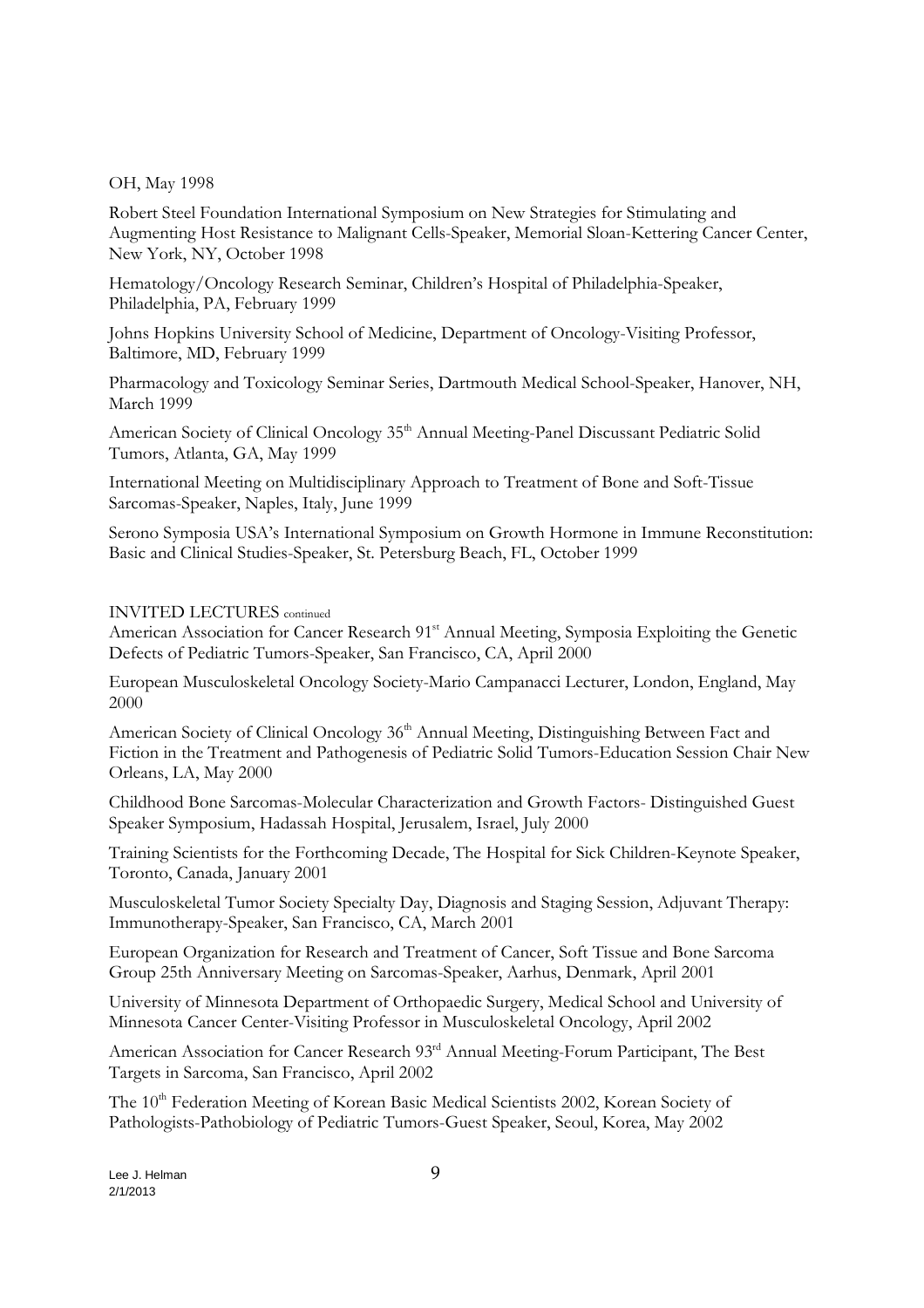American Society of Clinical Oncology 38<sup>th</sup> Annual Meeting, Co-Chair-Discussant, Scientific Session, Sarcoma, Orlando, FL, May 2002

Symposium on Malignant Peripheral Nerve Sheath Tumors in Neurofibromatosis 1 and on Microarrays in Neurofibromatosis 1, The National Neurofibromatosis Foundation Meeting-Invited Participant, Aspen, CO, June 2002

Seattle Cancer Care Alliance/Sarcoma Service, University of Washington School of Medicine-Visiting Professor, Seattle, WA, June 2002

Cancer in Children, Adolescents and Young Adults Conference, Southern Illinois University School of Medicine-Keynote Speaker, Springfield, IL, September 2002

2<sup>nd</sup> Pediatric Oncology Conference-Methods In Drug Development, European School of Oncology-Invited Faculty, Rome, Italy, March 2003

National Cancer Institute Center for Cancer Research Grand Rounds, National Institutes of Health-Guest Speaker, Bethesda, MD, June 2003

VI International Colloquium on Hematology & Oncology-Invited Speaker, Ixtapa, Mexico, August 2003

Experimental Hematology-Hematology/Oncology Seminar Series, Children's Hospital, Medical Center-Guest Speaker, Cincinnati, OH, September 2003

INVITED LECTURES continued

Grand Rounds, St. Jude Children's Research Hospital-Guest Speaker, Memphis, TN, September 2003

Symposium Advances and Prospects in Pediatric Cancer Research, Children's Cancer Research Institute, St. Anna Children's Hospital-Speaker, Vienna, Austria, November 2003

Baylor College of Medicine-Guest Speaker, Houston, TX, December 2003

Huntsman Cancer Institute, Sarcoma Symposium-Invited Speaker, February 2004

The University of Texas MD Anderson Cancer Center and Memorial Sloan-Kettering Cancer Center, Adolescent and Young Adult Symposium, *Sarcomas in Adolescents and Young Adults*-Invited Speaker, April 2004

Norris Cotton Cancer Center, Dartmouth-Hitchcock Medical Center, Lebanon, NH, Grand Rounds speaker-September 2004

Children's Hospital, Boston, Orthopedic Research Seminar Series-Invited Speaker, December 2004

Grand Rounds, Cancer Institute of New Jersey-Grand Rounds-Invited Speaker, New Brunswick, NJ, February 2005

Tulane/Louisiana State University Center for Gene Therapy, Joint Journal Club-Invited Speaker, New Orleans, LA, March 2005

Sarcoma Meeting Stuttgart-Key Speaker, Stuttgart, Germany, June 2005

International Society of Pediatric Oncology 37<sup>th</sup> Conference-Keynote Lecture on behalf of the American Society of Clinical Oncology, Vancouver, BC, Canada, September 2005

Robert Steel Foundation for Pediatric Cancer Research, International Symposium, *Molecular* 

Lee J. Helman  $10$ 2/1/2013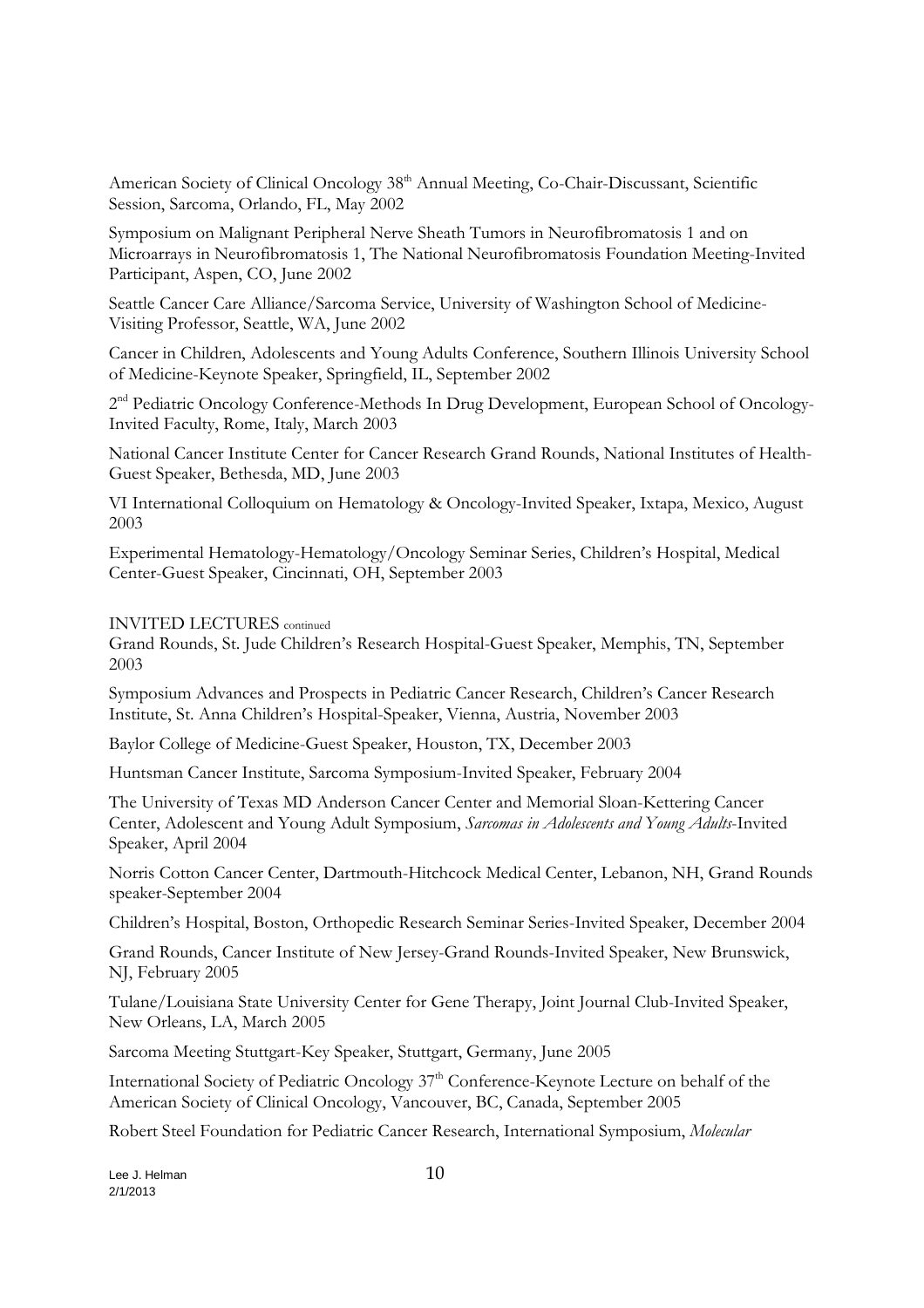*Signatures Distinguishing the Clinical Behavior of Human Malignancies and Sensitivity to Targeted Therapeutics*-Invited Speaker, New York, NY, November 2005

University of Chicago-Suzanne Berman Visiting Professor, Chicago, IL, December 2005

American Association for Cancer Research, *Meet-the-Expert Sunrise Session*-Invited Speaker, Annual Meeting 2006, Washington, DC, April 2006

American Society of Clinical Oncology, Education Session, *What Do You Do When Adult Cancers Occur in Children?*-Invited Speaker, Annual Meeting 2006, Atlanta, GA, May 2006

Interdisciplinary Meeting on Soft-Tissue Sarcomas-Invited Speaker, Milan, Italy, May 2006

Connective Tissue Oncology Society 12<sup>th</sup> Annual Meeting-Nina Axelrad Lecture, Venice, Italy, November 2006

Texas Children's Cancer Center's Donald J. Fernbach, M.D. Lectureship: Series Research Seminar-Invited Speaker, Houston, TX, November 2006

3<sup>rd</sup> All-Ireland Cancer Conference-Plenary Speaker, Belfast, Northern Ireland, November 2006

Gordon Research Conference, *Insulin-like Growth Factors in Physiology & Disease-Invited Speaker*, Ventura, California, March 2007

American Association for Cancer Research 98<sup>th</sup> Annual Meeting-Moderate Forum, Use of Anti-Angiogenesis Therapy in Pediatric Cancer, *New Approaches to Anti-Angiogenic Therapy in Pediatric Cancer: From Pets to People*, Los Angeles, CA, April 2007

## INVITED LECTURES continued

American Association for Cancer Research 98<sup>th</sup> Annual Meeting-Co-Chair Session: New Concepts in Organ-Site Research & Speaker: *The IGF/mTOR Pathway in Round Cell Sarcomas-Therapeutic Implications*, Los Angeles, CA, April 2007

Croatian Medical Association and Croatian Oncological Society, Workshop: Clinical Oncology in Croatia-Strategic Planning and Beyond, *Overview of Pediatric Oncology*, Zagreb, Croatia, May 2007

American Society of Clinical Oncology Annual Meeting, CDA/YIA Scientific Session, Expert Panel/Discussant, June 2007

Croatian Medical Association and Croatian Oncological Society, 1st U.S.-Croatian Conference on the ICT, Biotechnology and Pharmaceutical Industry, Special lecture: *The Scientific Collaboration between U.S. and Croatia in Oncology: The Role of the U.S. National Cancer Institute*, Split, Croatia, October 2007

Lombardi Comprehensive Cancer Center, Georgetown University Medical Center, Visiting Professorship Seminar, *From IGF to mTOR Signaling in Pediatric Sarcomas-Opportunities for Novel Therapeutic Intervention,* Washington, DC, January 2008

Pediatric & Adolescent Osteosarcoma…Progress from the Past, Prospects for the Future, Keynote Summary Speaker, *Strategies to Explore New Approaches in the Investigation and Treatment of Osteosarcoma,* Children's Cancer Hospital at The University of Texas, M.D. Anderson Cancer Center, Houston, TX, March 2008

American Association for Cancer Research, Advances in Cancer Research: From the Laboratory to the Clinic, Novel Therapeutics, Invited Speaker: *From IGFIR to mTOR and Back Again-Targeting the IGF Signaling Pathway in Sarcomas,* Dead Sea, Jordan, March 2008

European Society for Medical Oncology (ESMO) International Symposium on Soft-Tissue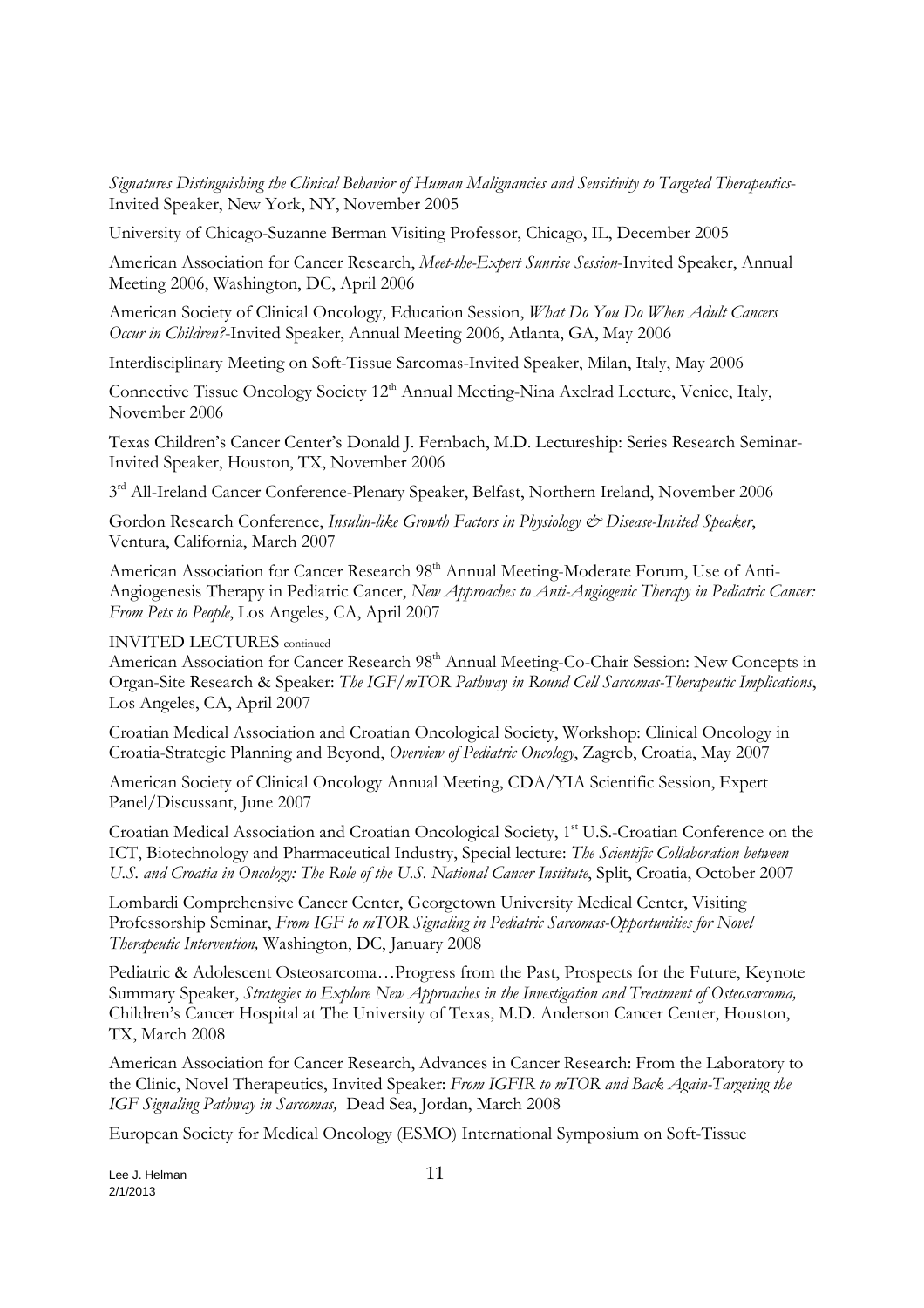Sarcomas and GIST, Invited Faculty and Speaker, Educational Program and Faculty Roundtable Discussion, Milan, Italy, May 2008

European Commission 3rd Workshop on Molecular Targets for Cancer, Invited Speaker, *Targeting the IGF1R in Pediatric and Adult Sarcomas*, Bergen, Norway, July 2008

American Academy of Orthopaedic Surgeons/Orthopaedic Research Society's Molecular Biology and Therapeutics in Musculoskeletal Oncology Research Symposium, Translating Ewing's Biology to Clinical Trials, Salt Lake City, UT, September 2008

American Academy of Pediatrics, Section on Surgery Meeting, Symposium: Innovative New Technologies to Fight Pediatric Cancer: AAP Session on Cancer, Invited Faculty, *Targeted Therapy for Pediatric Sarcomas*, Boston, MA, October 2008

20<sup>th</sup> EORTC-NCI-AACR Symposium on Molecular Targets and Cancer Therapeutics, Scientific Committee and Chair, Plenary Session on Proffered Papers, Geneva, Switzerland, October 2008

Children's Cancer Research Institute, 20<sup>th</sup> Anniversary Celebration International Scientific Symposium - Innovation and Translation-Bridging the Gap in Pediatric Oncology, Co-Chair Therapeutic Promise of Receptor Tyrosine Kinases Session & Keynote Speaker, *Targeting the IGF Pathway in Pediatric Sarcomas: Lessons Learned and Questions Raised*, Vienna, Austria, November 2008

4 th All-Ireland Cancer Conference, Invited Speaker: Session "Cancer in Children, Adolescents and Young Adults," chair session Clinical Trials-From Drug Discovery to Bedside, and mini-symposium presented by the Irish Association for Cancer Research, Translating Cancer Biology into Cancer Medicine, Dublin, Ireland, November 2008

INVITED LECTURES continued

University of Maryland, Cancer Dynamics Colloquium, Invited Speaker: *Translating Cancer Biology into Cancer Medicine*, College Park, MD, December 2008

National Cancer Institute, Immunology & Inflammation Seminar Series, Invited Speaker: *Targeting the IGF Pathway in Pediatric Sarcomas-Lessons Learned and Questions Raised*, Frederick, MD, February 2009

Andrew H. Weinberg Memorial Lecture, 2009 Invited Speaker: *Targeting IGF Signal in Sarcomas: Past-Present and Future,* Dana-Farber Cancer Institute, Boston, MA, April 2009

Weinberg Memorial Lecture, Pediatric Grand Rounds, Invited Speaker: *Identifying Pathways Critical for Survival of Pediatric Sarcomas: Something Old, Something New*, University of Chicago, Chicago, IL, September 2009

Vanderbilt-Ingram Cancer Center, Ingram Distinguished Lecturer: *Achilles Heel: Screening in Rhabdomyosarcoma Identifies Novel Therapeutic Targets,* Nashville, TN, February 2010

European Society for Medical Oncology (ESMO), Invited Lecturer: Session - How to Use Molecular Targeted Therapy, *Advances in Inhibition of IGFR,* Milan, Italy, March 2010

Huntsman Cancer Institute Seminar Series, Invited Speaker: *Translating Cancer Biology into Cancer Medicine: IGFIR Ab Development-Lessons Learned and New Questions*, University of Utah, Salt Lake City, UT, April 2010

Hospital for Sick Children, University of Toronto, Third Annual International Sarcoma Awareness Week Symposium, Keynote Speaker: *New Targets for the Treatment of Pediatric Sarcomas,* Toronto, Canada, July 2010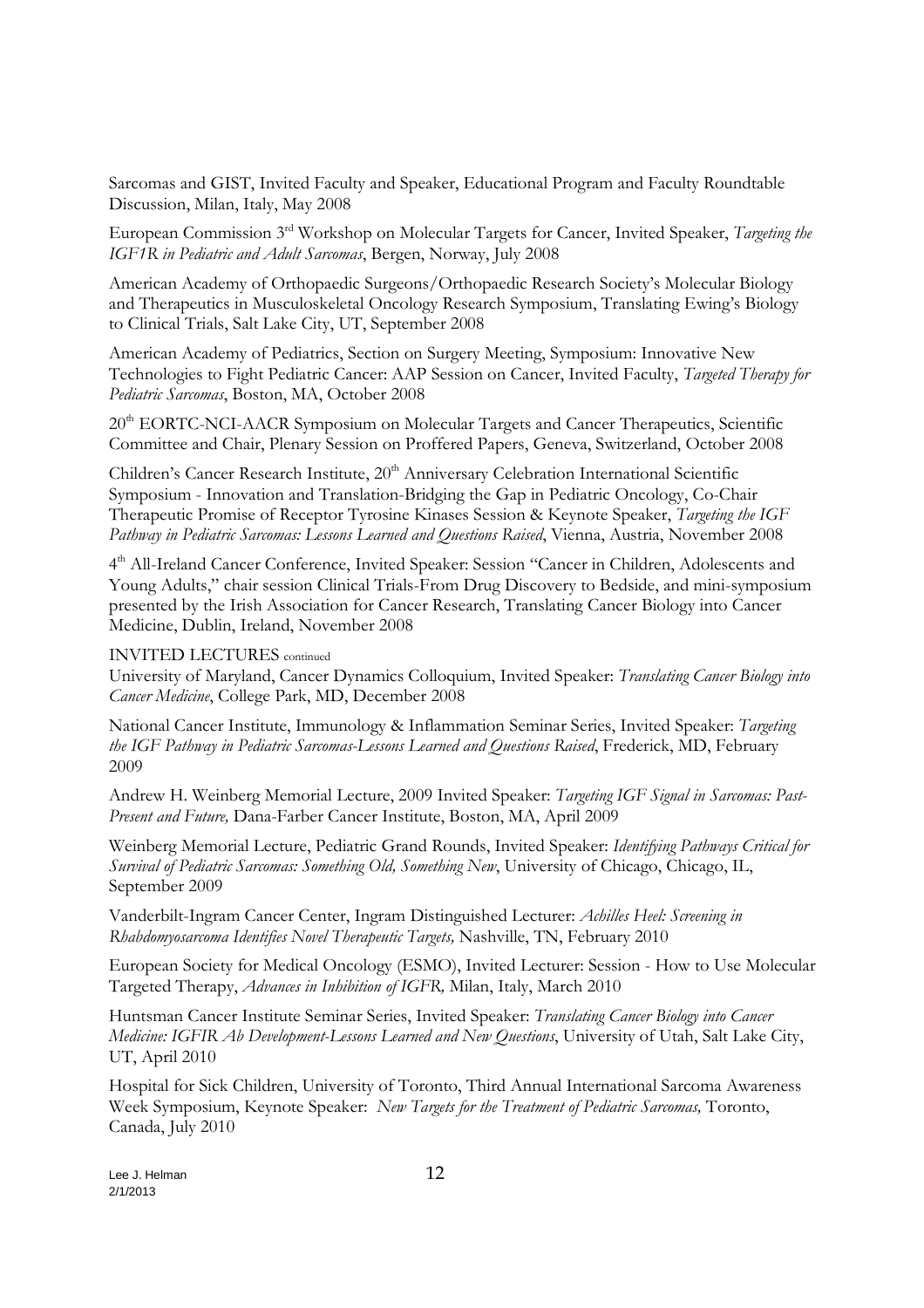Antibody Engineering and Immunotherapeutics for the 21<sup>st</sup> Century, Annual Meeting of The Antibody Society, Invited Speaker: *Targeting the IGF1R in Pediatric Sarcomas – Lessons Learned and Questions Remaining,* San Diego, CA, December 2010

Nitschke-Kaskaske Endowed Lecture, Invited Speaker, Pediatric Grand Rounds, University of Oklahoma Health Sciences Center: *Targeting the IGFIR in Pediatric Sarcomas – Lessons Learned and Questions Remaining,* Oklahoma City, OK, April 2011

Ann T. Bass Endowed Lecture Series in Hematology, Oncology, and Stem Cell Transplantation, Grand Rounds: *Targeting IGFIR in Pediatric Sarcomas – Lessons Learned and Remaining Questions*, Stanford University, Palo Alto, CA, May 2011

 $16<sup>th</sup> ECCO$  (European CanCer Organisation) –  $36<sup>th</sup>$  ESMO (European Society of Medical Oncology) Multidisciplinary Cancer Congress, Invited Speaker: Scientific Symposium on The Role of IGFs/IGF-1R Pathway in Paediatric Malignancies, *IGF1R Inhibitors in the Treatment of Ewing Sarcomas*, Stockholm, Sweden, September 2011

Division of Cancer Medicine Grand Rounds, Invited Speaker: *Pathways to New Therapeutic Targets in Sarcoma*, M.D. Anderson Cancer Center, Houston, TX, October 2011

Targeting Sarcomas, Invited Speaker: *Targeting Ewing Sarcoma* and *Novel Clinical Studies in RMS and OS,*  Tel-Aviv Sourasky Medical Center, Tel-Aviv, Israel, November 2011

Pediatric Cancer Translational Genomics Conference, Invited Speaker: *Translational Genomics: The Good, The Bad, and The Ugly*, Scottsdale, AZ, February 2012

### INVITED LECTURES continued

European Society for Medical Oncology - 4<sup>th</sup> Sarcoma and GIST Conference, Invited Faculty and Speaker: *Identification and Validation of New Targets,* Metastatic Sarcoma Session, Milan, Italy, March 2012

Central European Oncology Congress-A Best of ASCO Meeting, Invited Speaker: *Lessons for Cancer Medicine from Pediatric Cancers,* Croatian Oncology Society, Opatija, Croatia, June 2012

European Science Foundation- European Molecular Biology Organization (ESF-EMBO) Symposium - Molecular Biology and Innovative Therapies in Sarcomas of Childhood and Adolescence, Invited Speaker: *Targeting the CRKL/Src Family Kinases in Rhabdomyosarcoma*, Polonia Castle in Pultusk, Poland, September 2012

National Cancer Research Institute Cancer Conference, Plenary Speaker: *Targeting the CRKL/Src Family Kinases in Rhabdomyosarcoma,* Liverpool, United Kingdom, November 2012

Ramanbhai Foundation 6<sup>th</sup> International Symposium on Advances in New Drug Discovery Technologies and Translational Research, Keynote Speaker: *Combined Targeted Therapy in Sarcomas-Pathways to Success?,* Ahmedabad, India, February 2013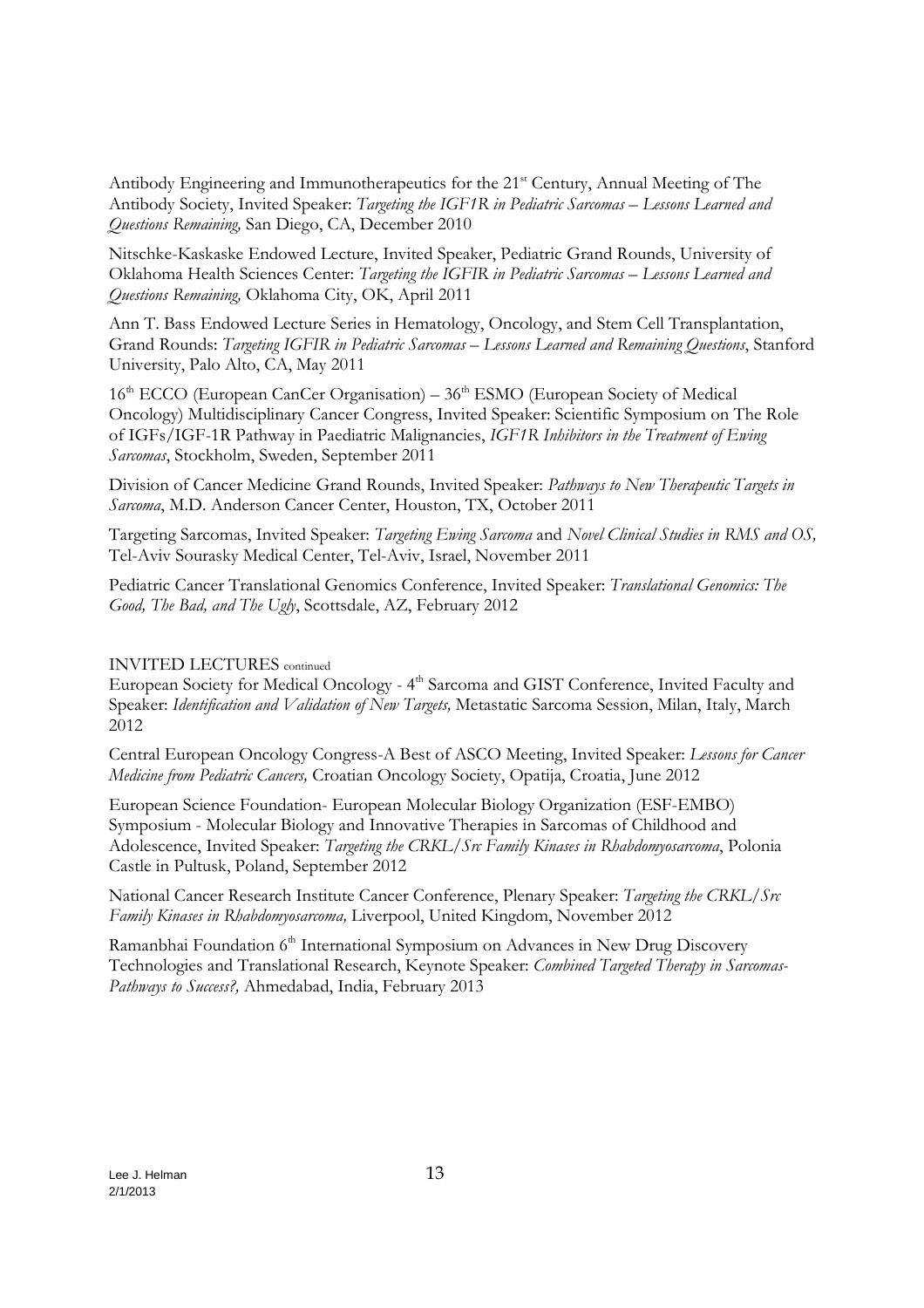## BIBLIOGRAPHY

- 1. Von Hoff DD, Penta JS, Helman LJ, and Slavik M. Incidence of drug-related deaths secondary to high-dose methotrexate and citrovorum factor administration. Cancer Treat Rep, 61(4):745-8, 1977.
- 2. Von Hoff DD, Rozencweig M, Soper WT, Helman LJ, Penta JS, Davis HL, and Muggia FM. Whatever happened to NSC  $\rightarrow$  An analysis of clinical results of discontinued anticancer agents. Cancer Treat Rep, 61(5):759-68, 1977.
- 3. Plaut SM, Walker-Bartnick L, Helman LJ, Ginsberg R, Rapoport RG, Plaut JM, Cannon MJ, and Dies RR. Improving staff-student relations: effects of a humanistic medicine programme. Medical Teacher, 2(1):32-9, 1980.
- 4. Helman LJ, Ozols RF, and Longo DL. Thrombocytopenia and extragonadal germ-cell neoplasm. (Letter) Ann Int Med, 101(2):280, 1984.
- 5. Helman LJ, Thiele CJ, Linehan WM, Nelkin BD, Baylin SB, and Israel MA. Molecular markers of neuroendocrine development and evidence of environmental regulation. Proc Natl. Acad Sci USA, 84:2336-9, 1987.
- 6. Helman LJ, Gazdar AF, Park J-G, Cohen PS, Cotelinghan JD, and Israel MA. Chromogranin A expression in normal and malignant human tissues. J Clin Invest, 82:686-90, l988.
- 7. Helman LJ, Ahn TG, Levine MA, Allison A, Cohen PS, Cooper MJ, Cohn DV, and Israel MA. Molecular cloning and primary structure of human chromogranin A (secretory protein I) cDNA. J Biol Chem, 263(23):11559-63, l988.
- 8. Gazdar AF, Helman LJ, Israel MA, Russell EK, Linnoila RI, Mulshine JL, Schuller HM, and Park J-G. Expression of neuroendocrine cell markers L-Dopa decarboxylase, chromogranin A, and dense core granules in human tumors of endocrine and nonendocrine origin. Cancer Res, 48:4078-82, l988.
- 9. Cooper MJ, Helman LJ, Evans AE, Swamy S, O'Connor DT, Helson L, and Israel MA. Chromogranin A expression in childhood peripheral neuroectodermal tumors. Adv Neuroblastoma, 2:175-84, 1988.
- 10. Reeves SA, Helman LJ, Allison A, and Israel MA. Molecular cloning and primary structure of human glial fibrillary acidic protein. Proc Natl Acad Sci USA, 86:5178-82, 1989.
- 11. El-Badry OM, Romanus JA, Helman LJ, Cooper MJ, Rechler MM, and Israel MA. Autonomous growth of a human neuroblastoma cell line is mediated by insulin-like growth factor II. J Clin Invest, 84:829-39, 1989.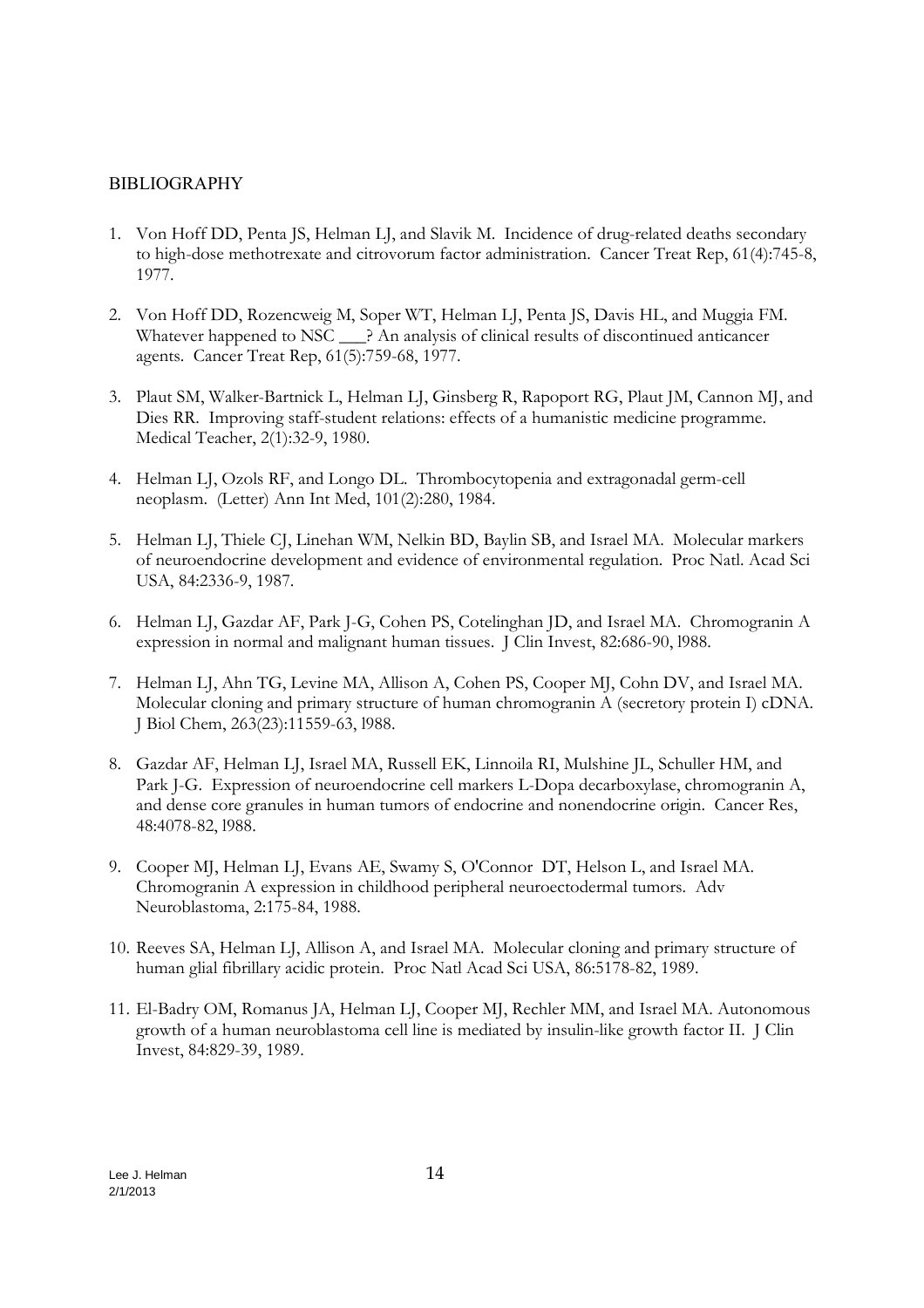- 12. Helman LJ, Cohen PS, Averbuch SD, Cooper MJ, Keiser HR, and Israel MA. Neuropeptide Y expression distinguishes malignant from benign pheochromocytoma. J Clin Oncol, 7:1720-5, 1989.
- 13. Peng Z, Calvert I, Clark J, Helman LJ, Kahn R, and Kung HF. Molecular cloning, sequence analysis and mRNA expression of human ADP-ribosylation factor. Biofactors, 2(1):45-9, 1989.
- 14. Cooper MJ, Helman LJ and Israel MA. Molecular biology and the pathogenesis of neuroblastoma and pheochromocytoma. Cancer Cells, 7:95-9, 1989.
- 15. Levine MA, Smallwood PM, Moen, Jr. PT, Helman LJ and Ahn TG. Molecular cloning of β3 subunit, a third form of the Gprotein β- subunit polypeptide. Proc Natl Acad Sci USA, 87:2329-33, 1990.
- 16. Helman LJ, Sack N, Plon SE and Israel MA. The sequence of an adrenal specific human cDNA, pG2. Nuc Acid Res, 18(3):685, 1990.
- 17. Cooper MJ, Hutchins GM, Cohen PS, Helman LJ, Mennie RJ and Israel MA. Human neuroblastoma tumor cell lines correspond to the arrested differentiation of chromaffin adrenal medullary neuroblasts. Cell Growth, 1:149-59, 1990.
- 18. El-Badry OM, Minniti CP, Kohn EL, Houghton PJ, Daughaday WH and Helman LJ. Insulinlike growth factor II acts as an autocrine growth and motility factor in human rhabdomyosarcoma tumors. Cell Growth Differ, 1:325-31, 1990.
- 19. Cohen PS, Cooper MJ, Helman LJ, Thiele CJ, Seeger RC and Israel MA. Neuropeptide Y expression in the developing adrenal gland and in childhood neuroblastoma tumors. Cancer Res, 50:6055-61, 1990.
- 20. Levine MA, Dempsey MA, Helman LJ and Ahn TG. Expression of chromogranin-A messenger ribonucleic acid in parathyroid tissue from patients with primary hyperparathyroidism. J Clin Endocrinol Metab, 70(6):1668-73, 1990.
- 21. Prior TI, Helman LJ, FitzGerald DJ and Pastan I. Cytotoxic activity of a recombinant fusion protein between insulin-like growth factor I and *pseudomonas* exotoxin. Cancer Res, 51:174-80, 1991.
- 22. El-Badry OM, Helman LJ, Chatten J, Steinberg SM, Evans AE and Israel MA. Insulin like growth factor II-mediated proliferation of human neuroblastoma. J Clin Invest, 87:648-57, 1991.
- 23. Crouch GD and Helman LJ. All-*trans*-retinoic acid inhibits the growth of human rhabdomyosarcoma cell lines. Cancer Res, 51:4882-7, 1991.
- 24. Minniti CP, Maggi M and Helman LJ. Suramin inhibition of human rhabdomyosarcoma cell growth may occur through a block of the IGF-I receptor. Cancer Res,52:1830-5, 1992.

Lee J. Helman 15 2/1/2013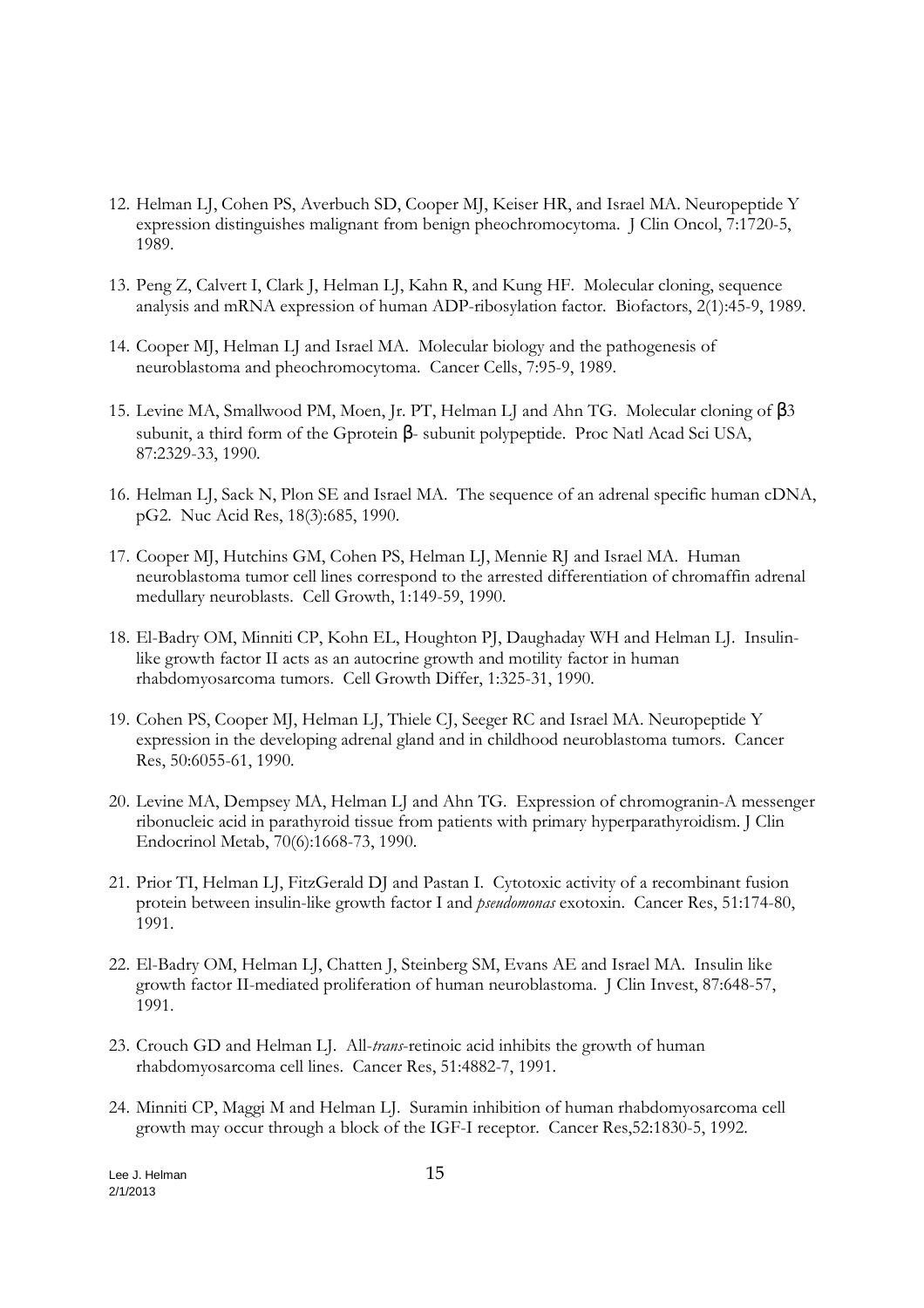- 25. Felix CA, Kappel CC, Mitsudomi T, Nau MM, Tsokos M, Crouch GD, Nisen PD, Winick NJ and Helman LJ. Frequency and diversity of p53 mutations in childhood rhabdomyosarcoma. Cancer Res, 52:2243-7, 1992.
- 26. Minniti CP, Kohn EC, Grubb JH, Sly WS, Oh Y, Rosenfeld RG and Helman LJ. The IGF-II/Mannose 6-phosphate receptor mediates insulin like growth factor-II induced motility in human rhabdomyosarcoma cells. J Biol Chem, 267:9000-4, 1992.
- 27. Park J-G, Choe GY, Helman LJ, Gazdar AF, Yang H-K, Kim J-P, Park SH, and Kim YI. Chromogranin-A expression in gastric and colon cancer tissues. Int J Cancer, 51:189-94, 1992.
- 28. Crouch GD, Kalebic T, Tsokos M and Helman LJ. Ara-C treatment leads to differentiation and reverses the transformed phenotype in a human rhabdomyosarcoma cell line. Exp Cell Res, 204:210-6, 1993.
- 29. Parmer RJ, Xiao-Ping X, Hong-Jiang W, Helman LJ and Petz LN. Secretory protein traffic: chromogranin A contains a dominant targeting signal for the regulated pathway. J Clin Invest, 92(2):1042-54, 1993.
- 30. Minniti CP, Tsokos M, Newton, Jr. WA and Helman LJ. Specific expression of insulin-like growth factor-II in rhabdomyosarcoma tumor cells. Am J Clin Path, 101(2):198-203, 1994.
- 31. Hirschfeld S and Helman LJ. Diverse roles of insulin-like growth factors in pediatric solid tumors. In Vivo, 8:81-90, 1994.
- 32. Luján HD, Mowatt MR, Helman LJ and Nash TE. Insulin-like growth factors stimulate growth and L-cysteine uptake by the intestinal parasite *Giardia lamblia*. J Biol Chem, 269(18):13069-72, 1994.
- 33. Zhan S, Shapiro DN and Helman LJ. Activation of an imprinted allele of the insulin-like growth factor II gene implicated in rhabdomyosarcoma. J Clin Invest, 94(1):445-8, 1994.
- 34. Kappel CC, Velez-Yanguas MC, Hirschfeld S and Helman LJ. Human osteosarcoma cell lines are dependent on insulin-like growth factor I for *in vitro* growth. Cancer Res, 54(10):2803-7, 1994.
- 35. Wexler LH and Helman LJ. Pediatric soft-tissue sarcomas. CA Cancer J Clin, 44(4):211-47, 1994.
- 36. Kalebic T, Tsokos M and Helman LJ. *In vivo* treatment with antibody against IGF-1 receptor suppresses growth of human rhabdomyosarcoma and down-regulates p34cdc2. Cancer Res, 54(21):5531-4, 1994.
- 37. Nolan EM, Helman LJ, Burton DW and Deftos LJ. Cloning of the human chromogranin-A promoter and identification of a sequence that possesses enhancer-like activity. Endocrine, 2:891-7, 1994.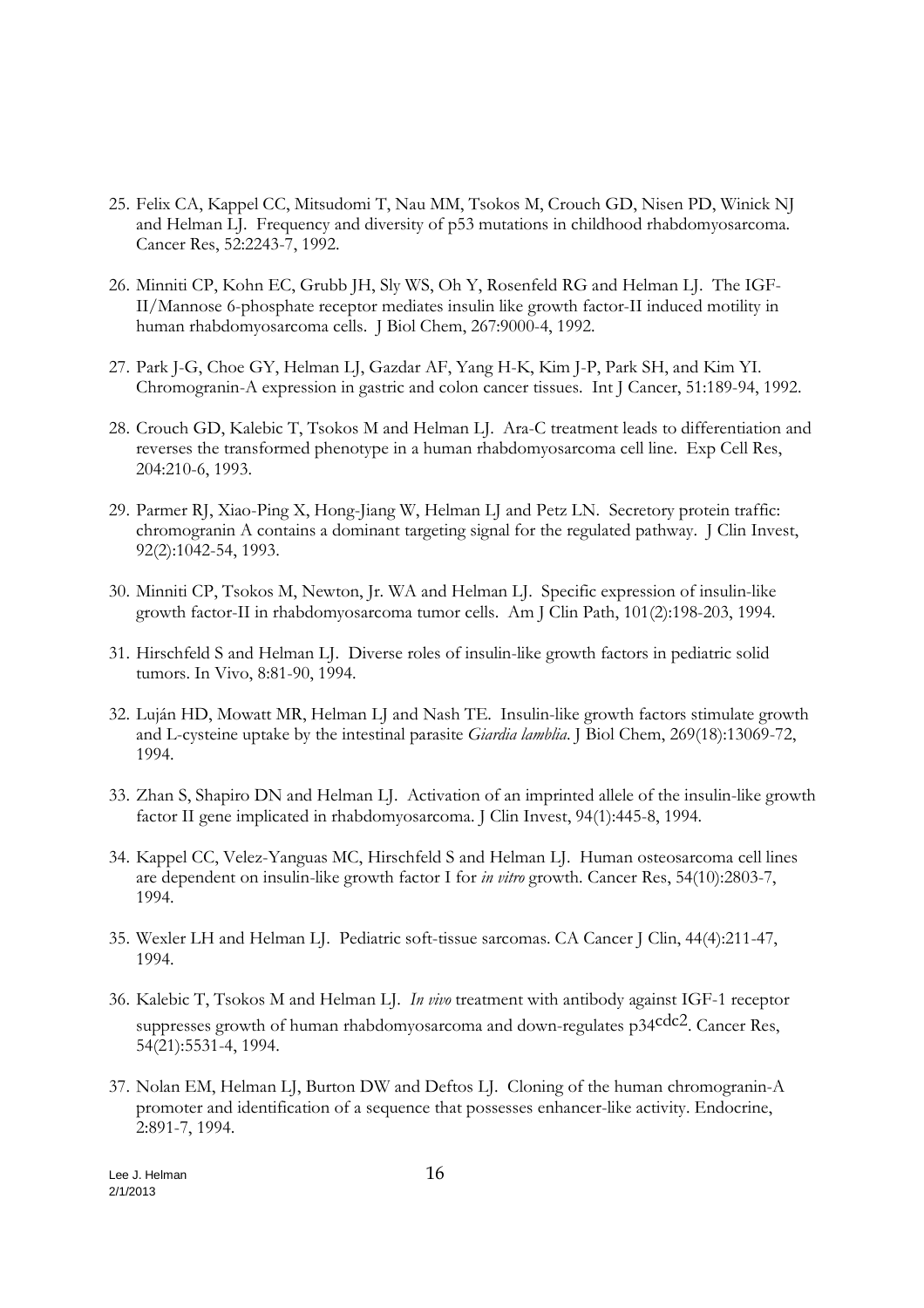- 38. Helman L. The role of insulin-like growth factors in rhabdomyosarcomas and osteosarcomas, pp 56-57. In: LeRoith D, moderator. Insulin-like growth factors and cancer. Ann Intern Med, 122:54-9, 1995.
- 39. Lee YL, Helman LJ, Hoffman T and Laborda J. dlk, pG2 and Pref-1 mRNAs encode similar proteins belonging to the EGF-like superfamily. Identification of polymorphic variants of this RNA. Biochim Biophys Acta, 1261:223-232, 1995.
- 40. Minniti CP, Luan D, O'Grady C, Rosenfeld RG, Oh Y and Helman LJ. Insulin-like growth factor II overexpression in myoblasts induces phenotypic changes typical of the malignant phenotype. Cell Growth Differ, 6:263-269, 1995.
- 41. Gaetano C, Manni I, Bossi G, Piaggio G, Soddu S, Farina A, Helman LJ and Sacchi A. Retinoic acid and cAMP differentially regulate human chromogranin A promoter activity during differentiation of neuroblastoma cells. Eur J Cancer, 31A:447-452, 1995.
- 42. Zhan S, Shapiro DN and Helman LJ. Loss of imprinting of IGF2 does not correlate with levels of IGF2 mRNA expression in Ewing's Sarcoma. Oncogene, 11: 2503-2507, 1995.
- 43. Zhan S, Shapiro DP, Zhan S, Zhang L, Hirschfeld S, Elassal J and Helman LJ. Concordant loss of imprinting of the human insulin-like growth factor II gene promoters in cancer. J Biol Chem, 270:27983-27986, 1995.
- 44. Hernandez-Sanchez C, Blakesley V, Kalebic T, Helman L and LeRoith D. The role of the tyrosine kinase domain of the insulin-like growth factor-I receptor in intracellular signaling, cellular proliferation, and tumorigenesis. J Biol Chem, 270: 29176-29181, 1995.
- 45. LeRoith D, Werner H, Neuenschwander S, Kalebic T and Helman LJ. The role of insulin-like growth factor-I receptor in cancer. Ann N Y Acad Sci, 766: 402-405, 1995.
- 46. Blakesley VA, Kalebic T, Helman LJ, Stannard B, Faria TN, Roberts CT and LeRoith D. Tumorigenic and mitogenic capacities are reduced in transfected fibroblasts expressing mutant IGF-I receptors. Endocrinol, 137:410-4217, 1996.
- 47. Velez-Yanguas MC, Kalebic T, Maggi M, Kappel CC, Letterio J, Uskokovic M and Helman LJ. 1α, 25-dihydroxy-16-ene-23-yne-26, 27-hexaflurocholecalciferol (Ro24-5531) modulation of insulin-like growth factor-binding protein-3 and induction of differentiation and growth arrest in a human osteosarcoma cell line. J Clin Endocrinol Metab, 81:93-99, 1996.
- 48. Zhang L, Kashanchi F, Zhan Q, Zhan S, Brady JN, Fornace AJ, Seth P and Helman LJ. Regulation of IGF-II P3 promoter by p53: a potential mechanism for tumorigenesis. Cancer Res, 56:1367-1373, 1996.
- 49. Toretsky JA and Helman LJ. Involvement of insulin-like growth factor II in human cancer. J Endocrinol, 149:367-372, 1996.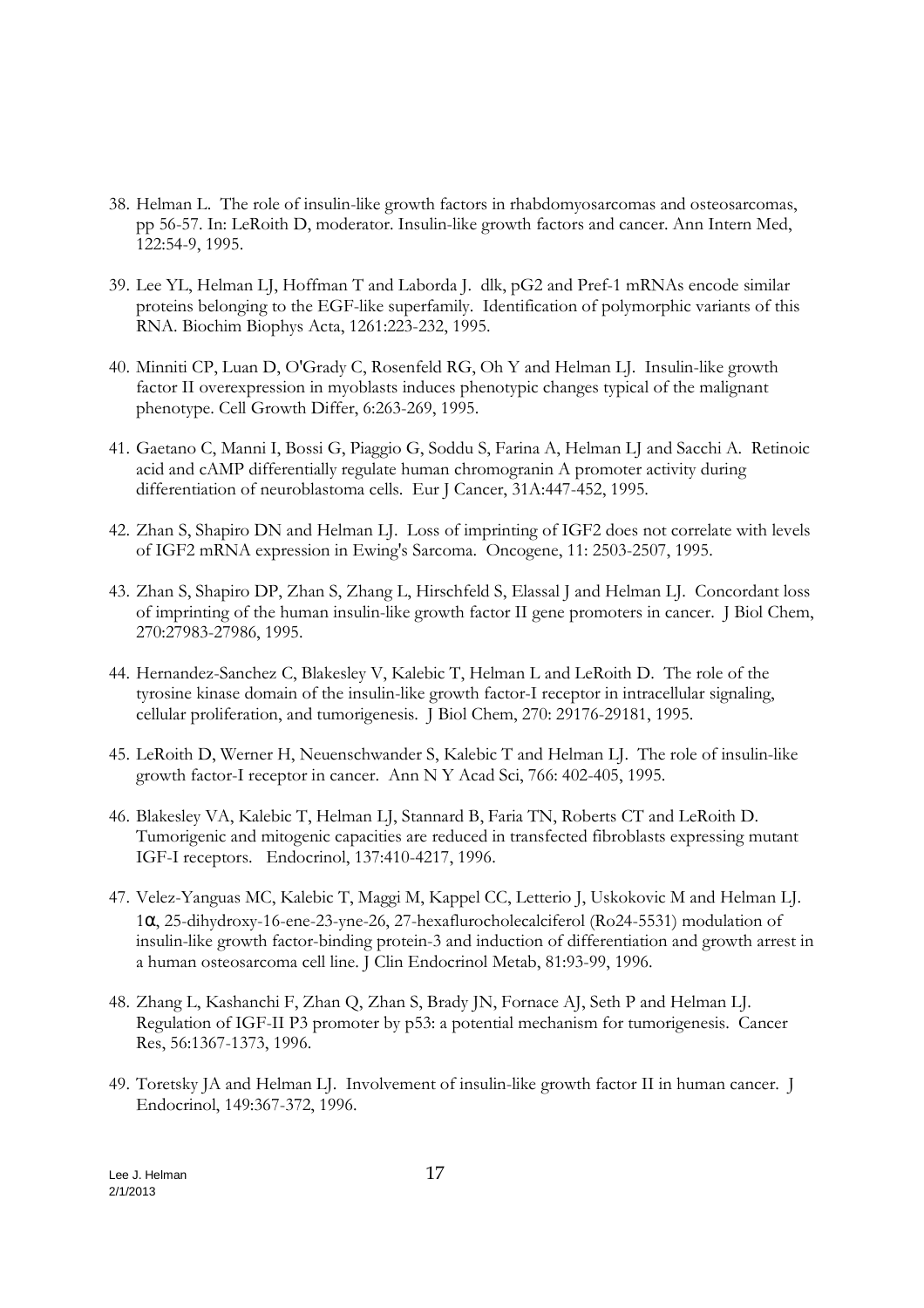- 50. Kalebic T, Tsokos M and Helman LJ. Suppression of rhabdomyosarcoma growth by fumagillin analog TNP-470. Int. J. Cancer, 68:596-599, 1996.
- 51. Kalebic T, Uudde JG, Velez-Yanguas, M, Knutsen T and Helman LJ. Metastatic human rhabdomyosarcoma: molecular, cellular and cytogenetic analysis of a novel cellular model. Invasion and Metastasis, 16: 83-96, 1996.
- 52. Blakesley VA, Stannard B S, Kalebic T, Helman, L J and LeRoith D. Role of the IGF-1 receptor in mutagenesis and tumor promotion. J. Endocrinol, 152:339-344, 1997.
- 53. Schulte TW, Toretsky JA, Ress E, Helman L and Neckers LM. Expression of PAX3 in Ewing's sarcoma family of tumors. Biochem Mol Med, 60:121-126, 1997.
- 54. Toretsky J, Kalebic T, Blakesley V, LeRoith D and Helman L J. The insulin-like growth factor-I receptor is required for EWS/FLI-1 transformation of fibroblasts. J. Biol. Chem, 272:30822- 30827, 1997.
- 55. Weintraub M, Kalebic T, Helman LJ and Bhatia KG. Disruption of the MyoD/p21pathway in rhabdomyosarcoma. Sarcoma, 1, 135-141, 1997.
- 56. Zhang, L, Zhan Q, Zhan S, Kashanchi F, Fornace, Jr., A J, Seth P and Helman L J. p53 regulates human insulin-like growth factor II gene expression through active P4 promoter in rhabdomyosarcoma cells. DNA and Cell Biol, 17:125-131, 1998.
- 57. Kalebic T, Blakesley V, Slade C, Plasschaert S, LeRoith D and Helman, LJ. Expression of a kinase-deficient IGF-I-R suppresses tumorigenicity of rhabdomyosarcoma cells constitutively expressing a wild type IGF-I-R. Int. J. Cancer, 76, 223-227, 1998.
- 58. Zhan S, Zhan S, Zhang, L, Van M, Yeung C and Helman LJ. Biallelic expression of all four IGF-II promoters and its association with increased methylation of H19 gene in human brain. Brain Research, 792, 283-290, 1998.
- 59. Zhan S and Helman LJ. *Gli*mpsing the cause of rhabdomyosarcoma. Nature Medicine, 4:559- 560, 1998.
- 60. Zhang L, Zhan S, Navid F, Li Q, Choi YH, Kim M, Seth P, and Helman LJ. AP-2 may contribute to IGF-II overexpression in rhabdomyosarcoma. Oncogene, 17:1261-1270, 1998.
- 61. Wang W, Kumar P, Wang W, Epstein J, Helman L, Moore JV and Kumar S. Insulin-like growth factor II and PAX3-FKHR cooperate in the oncogenesis of rhabdomyosarcoma. Cancer Res, 58:4426-4433, 1998.
- 62. Zhang L, Kim M, Choi YH, Goemans B, Yeung C, Hu Z, Zhan S, Prem S and Helman LJ. Diminished G1 checkpoint after γ-irradiation and altered cell cycle regulation by IGFII overexpression. J Biol Chem, 274:13118-13126, 1999.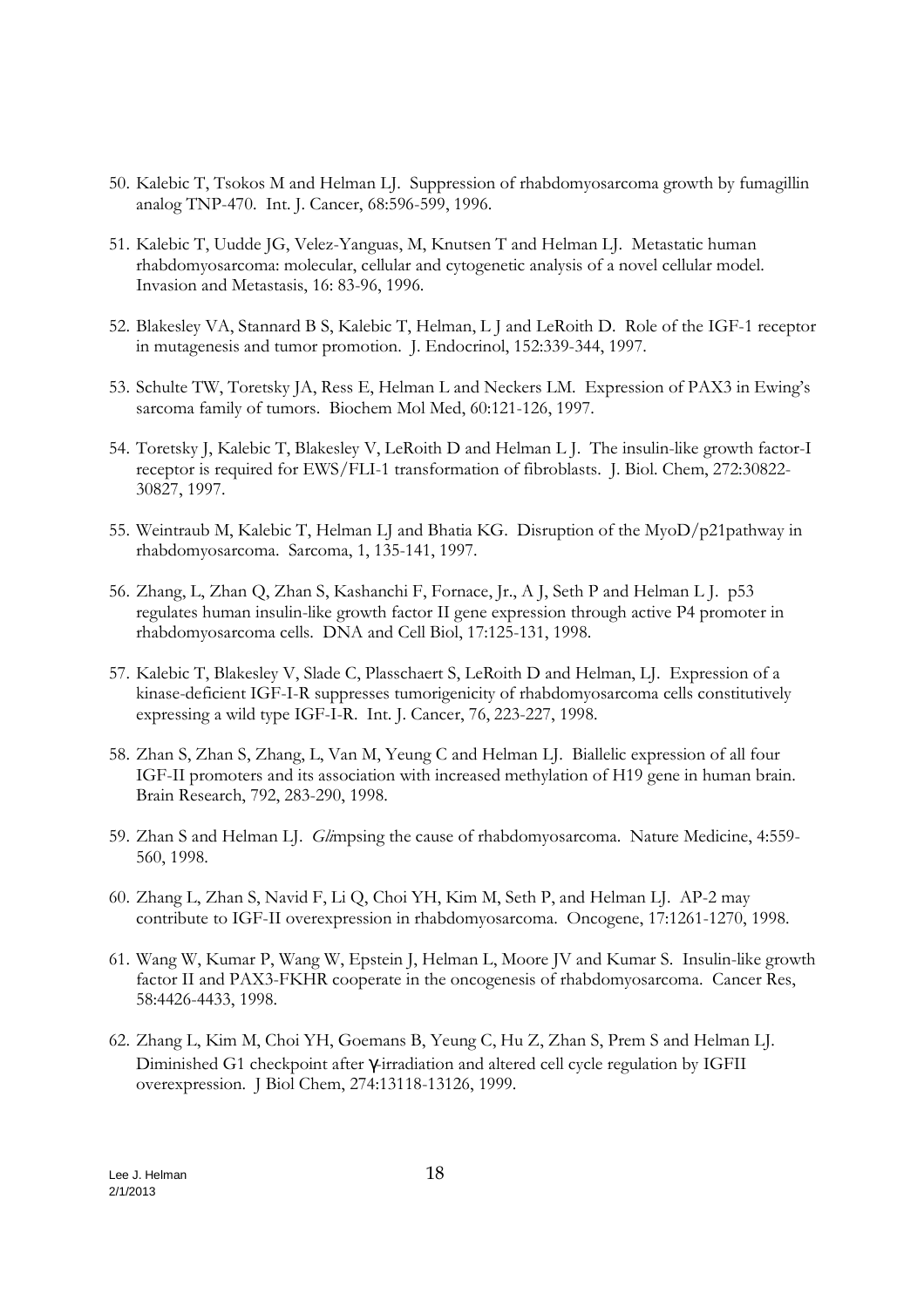- 63. Merlino G and Helman LJ. Rhabdomyosarcoma working out the pathways. Oncogene, 18:5340-5348, 1999.
- 64. Cope JU, Tsokos M, Helman, LJ, Gridley G and Tucker MA. Inguinal hernia in patients with Ewing sarcoma: A clue to etiology. Med Ped Onc, 34:195-199, 2000.
- 65. Liu XF, Helman LJ, Yeung C, Bera TK, Lee B and Pastan I. XAGE-1, a new gene that is frequently expressed in Ewing's sarcoma. Cancer Res, 60:4752-4755, 2000.
- 66. Navid F, Letterio JJ, Yeung CL, Pegtel M and Helman LJ. Autocrine transforming growth factor- $\beta$  growth pathway in murine osteosarcoma cell lines associated with inability to affect phosphorylation of retinoblastoma protein. Sarcoma, 4:93-102, 2000.
- 67. Khanna C, Prehn J, Yeung C, Caylor J, Tsokos M and Helman L. An orthotopic model of murine osteosarcoma with clonally related variants differing in pulmonary metastatic potential. Clin Exper Metastasis, 18:261-271, 2000.
- 68. Khanna C, Khan J, Nguyen P, Prehn J, Caylor J, Yeung C, Trepel J, Meltzer P and Helman L. Metastasis-associated differences in gene expression in a murine model of osteosarcoma. Cancer Res, 61:3750-3759, 2001.
- 69. Dagher R, Pham TA, Sorbara L, Kumar S, Long L, Bernstein D, Mackall, C, Raffeld M, Tsokos M and Helman L. Molecular confirmation of Ewing's sarcoma. J Pediatr Hematol Oncol, 23:221-224, 2001.
- 70. Dupont J, Fernandez AM, Glackin CA, Helman L and LeRoith D. Insulin-like growth factor I (IGF-1)-induced twist expression is involved in the anti-apoptotic effects of the IGF-1 receptor. J Biol Chem, 276:26699-26707, 2001.
- 71. Merino ME, Navid F, Christensen BL, Toretsky JA, Helman LJ, Cheung NK and Mackall CL. Immunomagnetic purging of Ewing's sarcoma from blood and bone marrow: quantitation by real-time polymerase chain reaction. J Clin Oncol, 19:3649-3659, 2001.
- 72. Dupont J, Khan J, Qu B-H, Meltzer P, Helman L and LeRoith D. Insulin and IGF-1 induce different patterns of gene expression in mouse fibroblast NIH-3T3 cells: identification by cDNA microarray analysis. Endocrinology, 142:4969-4975, 2001.
- 73. Worley BS, van den Broeke LT, Goletz TJ, Pendleton CD, Daschbach, EM, Thomas EK, Marincola FM, Helman LJ and Berzofsky JA. Antigenicity of fusion proteins from sarcomaassociated chromosomal translocations. Cancer Res, 61:6868-6875, 2001.
- 74. Weil R, Zhuang Z, Pack S, Kumar S, Helman L, Fuller BG, Mackall CL and Oldfield EH. Intramedullary Ewing sarcoma of the spinal cord: consequences of molecular diagnostics. Case report. J Neurosurg, 95:270-275, 2001.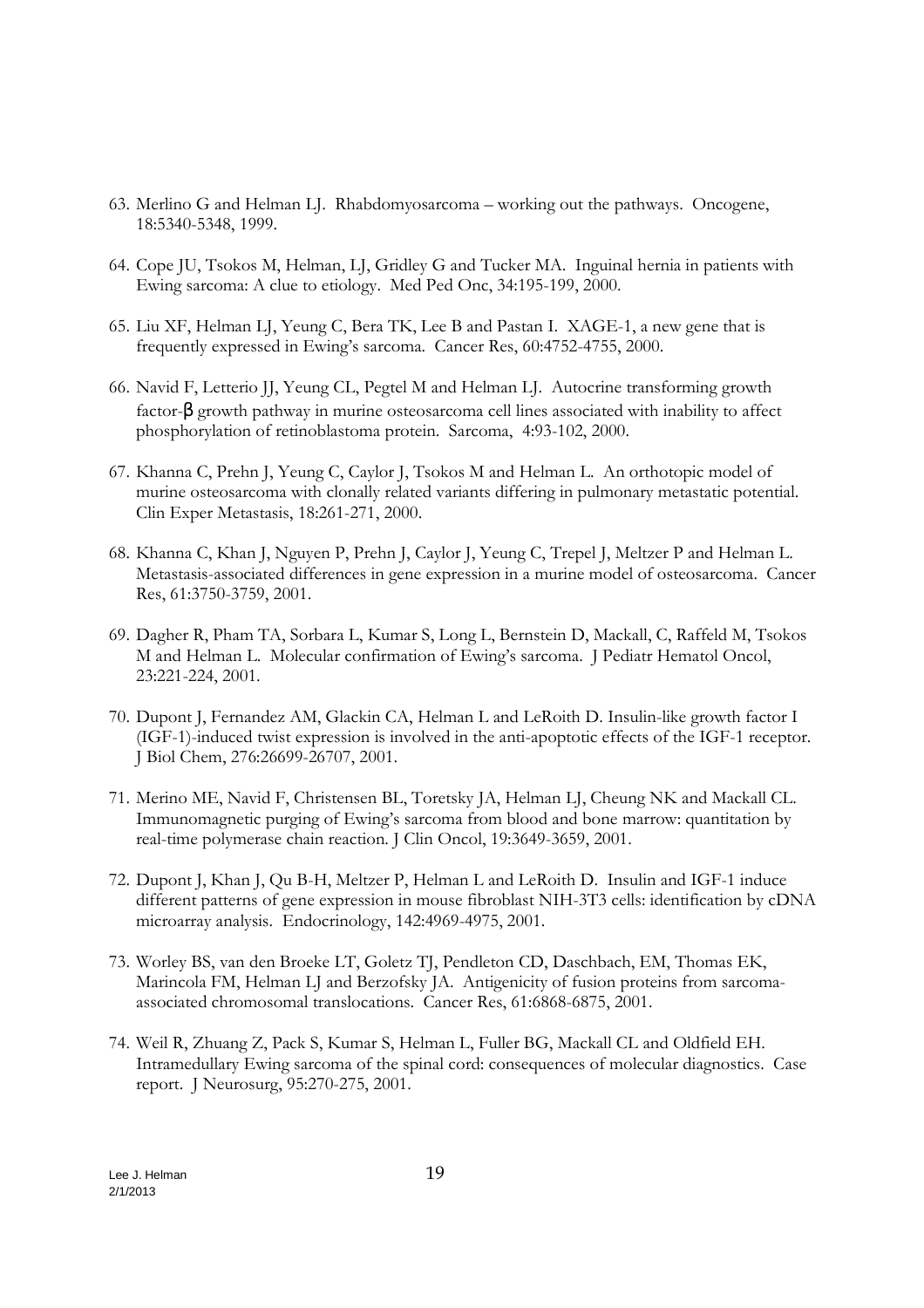- 75. Toretsky JA, Steinberg SM, Thaker M, Counts D, Pironis B, Parente C, Eskenazi A, Helman L and Wexler LH. Insulin-like growth factor type 1 (IGF-I) and IGF binding protein-3 in patients with Ewing sarcoma family of tumors. Cancer, 192:2941-2947, 2002.
- 76. Dagher R, Long L, Read EJ, Leitman SF, Carter CS, Tsokos M, , Goletz TJ, Avila N, Berzofsky JA, Helman LJ and Mackall CL. Pilot trial of tumor-specific peptide vaccination and continuous infusion interleukin-2 in patients with recurrent Ewing sarcoma and alveolar rhabdomyosarcoma: an inter-institute NIH study. Med Pediatr Oncol, 38:158-164, 2002.
- 77. Wan X and Helman LJ. Effect of insulin-like growth factor II on protecting myoblast cells against cisplatin-induced apoptosis via p70 S6 kinase pathway. Neoplasia, 4:400-408, 2002.
- 78. Khanna C, Prehn J, Hayden D, Cassaday RD, Caylor J, Jacob S, Bose SM, Hong S-H, Hewitt SM and Helman LJ. A randomized controlled trial of octreotide pamoate long-acting and carboplatin versus carboplatin alone in dogs with naturally occurring osteosarcoma: evaluation of insulin-like growth factor suppression and chemotherapy. Clin Cancer Res, 8:2406-2412, 2002.
- 79. Gobbi G, Sangiorgi L, Lenzi L, Casadei R, Canaider S, Strippoli P, Lucarelli E, Ghedini I, Donati D, Fabbri N, Warzecha J, Yeoung (sic Yeung) C, Helman LJ, Picci P and Carinci P. Seven BMPs and all their receptors are simultaneously expressed in osteosarcoma cells. Int J Oncol, 20:143-147, 2002.
- 80. Mansky PJ, Liewehr DJ, Steinberg SM, Chrousos GP, Avila NA, Long L, Bernstein D, Mackall CL, Hawkins DS and Helman LJ. Treatment of metastatic osteosarcoma with the somatostatin analog OncoLar®: Significant reduction of IGF-1 serum levels. J Ped Hem Onc, 24:440-446, 2002.
- 81. Houghton PJ, Adamson PC, Blaney S, Fine HA, Gorlick R, Haber M, Helman L, Hirschfeld S, Hollingshead MG, Israel MA, Lock RB, Maris JM, Merlino G, Patterson W, Reynolds CP, Shannon K, Yu A, Yu J, and Smith MA. Testing of new agents in childhood cancer preclinical models: meeting summary. Clin Cancer Res, 8:3646-3657, 2002.
- 82. Sharp R, Recio JA, Chamelli J, Otsuka T, Liu S, Yu Y, Liu W, Anver M, Navid F, Helman LJ, DePinho RA and Merlino G. Synergism between INK4a/ARF inactivation and aberrant HGF/SF signaling in rhabdomyosarcomagenesis. Nature Medicine, 8:1276-1280, 2002. Corrigendum: Nat Med, 9:146, 2003.
- 83. Goorin AM, Schwartzentruber DJ, Devidas M, Gebhardt MC, Ayala AG, Harris MB Helman LJ, Grier HE and Link MP. Presurgical chemotherapy compared with immediate surgery and adjuvant chemotherapy for nonmetastatic osteosarcoma: Pediatric Oncology Group Study POB-8651. J Clin Oncol, 21:1574-1580. 2003.
- 84. Wan X and Helman LJ. Levels of PTEN protein modulate Akt phosphorylation on serine 473, but not on threonine 308, in IGF-II overexpressing rhabdomyosarcomas cells. Oncogene, 22:8205-8211, 2003.

Lee J. Helman 20 2/1/2013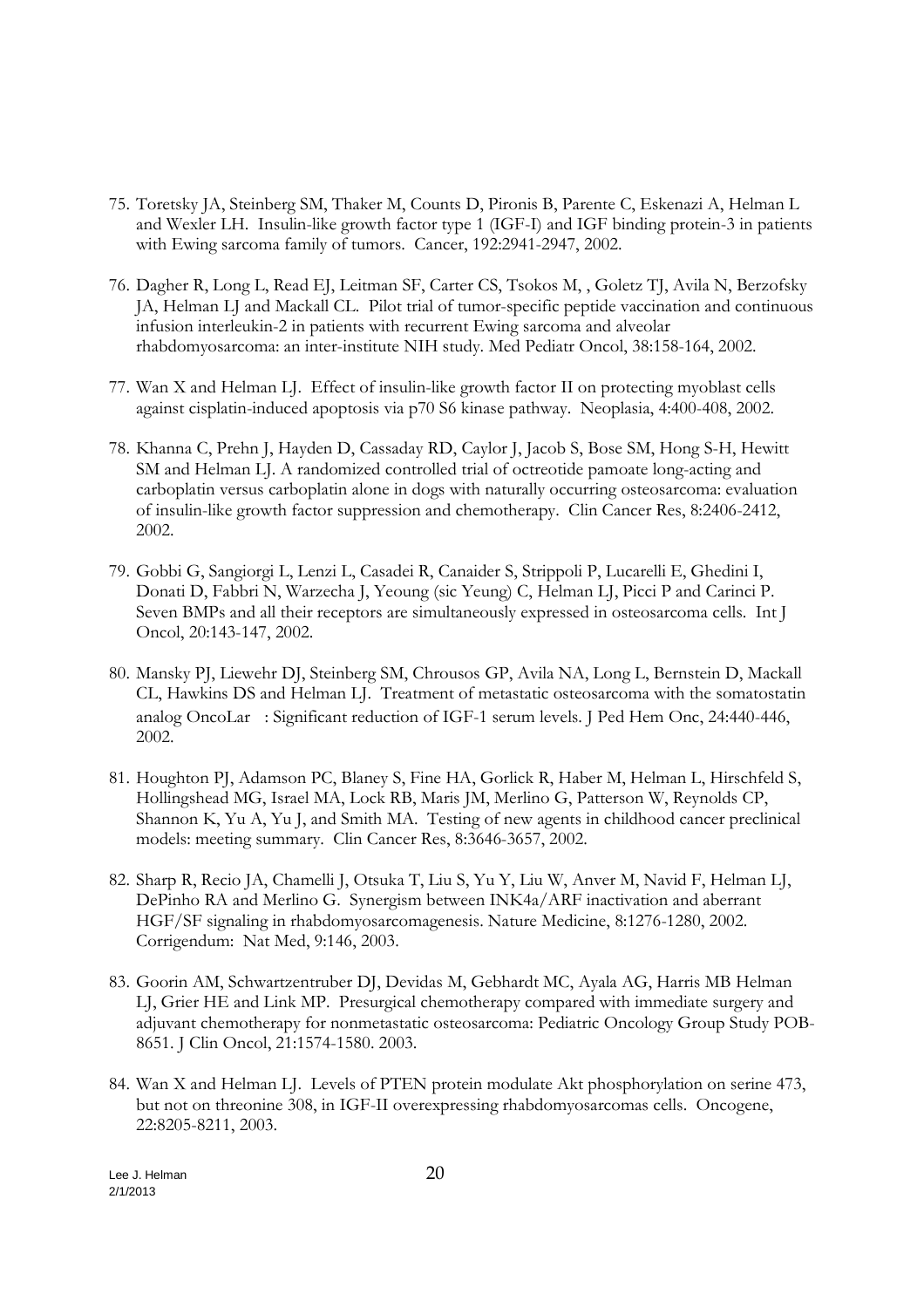- 85. Debelenko LV, Arthur DC, Pack SD, Helman LJ, Schrump DS and Tsokos M. Identification of CARS-ALK fusion in primary and metastatic lesions of an inflammatory myofibroblastic tumor. Lab Invest, 83:1255-1265, 2003.
- 86. Zhang H, Merchant MS, Chua KS, Khanna C, Helman LJ, Telford B, Ward Y, Summers J, Toretsky J, Thomas EK, June CH and Mackall CL. Tumor expression of 4-1BB ligand sustains tumor lytic T cells. Cancer Biol Ther, 2:579-586, 2003.
- 87. Khanna C, Wan X, Bose S, Cassaday R, Olomu O, Mendoza A, Yeung C, Gorlick R, Hewitt SM and Helman LJ. The membrane-cytoskeleton linker ezrin is necessary for osteosarcoma metastasis. Nature Medicine, 10:182-186, 2004.
- 88. Yu Y, Khan J, Khanna C, Helman L, Meltzer and Merlino G. Expression profiling identifies the cytoskeletal organizer ezrin and the developmental homeoprotein Six-1 as key metastatic regulators. Nature Medicine, 10:175-181, 2004.
- 89. Toyoshima Y, Karas M, Yakar S, Dupont J, **Lee Helman (sic)** and LeRoith D. TDAG51 mediates the effects of insulin-like growth factor 1 (IGF-1) on cell survival. J Biol Chem, 24:25898-25904, 2004.
- 90. Nathan PC,Tsokos M, Long L, Bernstein D, Wexler LH, Mackall CL and Helman LJ. Adjuvant chemotherapy for the treatment of advanced pediatric nonrhabdomyosarcoma soft tissue sarcoma: The National Cancer Institute Experience. Pediatr Blood Cancer, 44:1-6, 2005.
- 91. Wan X, Mendoza A, Khanna C and Helman LJ. Rapamycin inhibits ezrin-mediated metastatic behavior in a murine model of osteosarcoma. Cancer Res, 65:2406-2411, 2005.
- 92. Savage SA, Stewart BJ, Liao JS, Helman LJ and Chanock SJ. Telomere stability genes are not mutated in osteosarcoma cell lines. Cancer Genetics and Cytogenetics, 160:79-81, 2005.
- 93. Capponcelli S, Pedrini E, Cerone MA, Corti V, Fontanesi S, Alessio M, Bachi Soddu S, Ribatti D, Picci P, Helman LJ, Cantelli-Forti G and Sangiorgi L. Evaluation of the molecular mechanisms involved in the gain of function of a Li-Fraumeni TP53 mutation. Hum Mutat, 26:94-103, 2005
- 94. Man, T-K, Chintagumpala M, Visvanathan J, Shen J, Perlaky L, Hicks J, Johnson M, Davino N, Murray J, Helman L, Meyer W, Triche T, Wong K-K and Lau C. Expression profiles of osteosarcoma that can predict response to chemotherapy. Cancer Res, 65:8142-8150, 2005
- 95. Zhang H, Chua KS, Guimond M, Kapoor V, Brown MV, Fleisher TA, Long L, Bernstein D, Hill BJ, Douek DC, Berzofsky JA, Carter CS, Read EJ, Helman LJ and Mackall CL. Lymphopenia and interleukin-2 therapy alter homeostasis of CD4(+)CD25(+) regulatory T cells. Nat Med, 11:1238-1243, 2005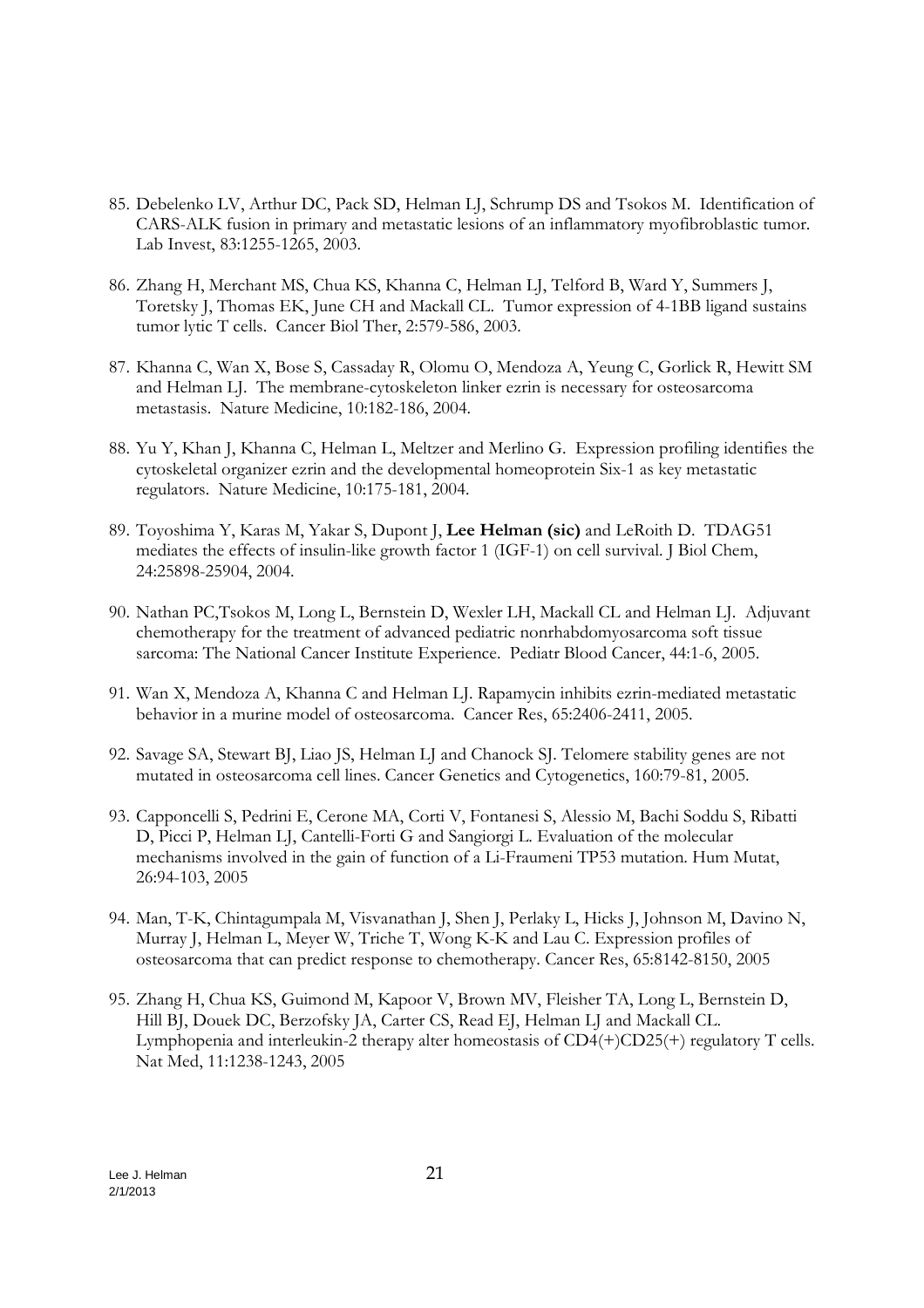- 96. van den Broeke LT, Pendleton CD, Mackall C, Helman LJ and Berzofsky, JA. Identification and epitope enhancement of a PAX-FKHR fusion protein breakpoint epitope in alveolar rhabdomyosarcoma cells created by a tumorigenic chromosomal translocation inducing CTL capable of lysing human tumors. Cancer Res, 66:1818-1823, 2006
- 97. Terabe M, Khanna C, Bose S, Melchionda F, Mendoza A, Mackall CL, Helman LJ and Berzofsky JA. CD1d-restricted natural killer T cells can down-regulate tumor immunosurveillance independent of Interleukin-4 receptor-signal transducer and activator of Transcription 6 or Transforming Growth Factor-β. Cancer Res, 66:3869-3875, 2006
- 98. Wan X, Shen N, Mendoza A, Khanna C and Helman LJ. CCI-779 inhibits rhabdomyosarcoma xenograft growth by an antiangiogenic mechanism linked to the targeting of mTOR/Hif-1α/VEGF signaling. Neoplasia, 8:394-401, 2006
- 99. Krishnan K, Bruce B, Hewitt S, Thomas D, Khanna C, and Helman LJ. Ezrin mediates growth and survival in Ewing's sarcoma through the AKT/mTOR, but not the MAPK, signaling pathway. Clin Exp Metastasis, 23:227-36, 2006
- 100. Merchant MS, Melchionda F, Sinha M, Khanna C, Helman L and Mackall CL. Immune reconstitution prevents metastatic recurrence of murine osteosarcoma. Cancer Immunol Immunother. 56:1037-46, 2007
- 101. Wan X, Harkavy B, Shen N, Grohar P, and Helman LJ. Rapamycin induces feedback activation of Akt signaling through an IGF-1R-dependent mechanism. Oncogene, 26:1932-40, 2007
- 102. Petricoin EF 3rd, Espina V, Araujo RP, Midura B, Yeung C, Wan X, Eichler GS, Johann DJ Jr, Qualman S, Tsokos M, Krishnan K, Helman LJ and Liotta LA. Phosphoprotein pathway mapping: Akt/mammalian target of rapamycin activation is negatively associated with childhood rhabdomyosarcoma survival. Cancer Res. 67:3431-40, 2007
- 103. Paz-Priel I, Long L, Helman LJ, Mackall CL and Wayne AS. Thromboembolic events in children and young adults with pediatric sarcoma. J Clin Oncol. 25:1519-24, 2007.
- 104. Tsai YC, Mendoza A, Mariano JM, Zhou M, Kostova Z, Chen B, Veenstra T, Hewitt SM, Helman LJ, Khanna C and Weissman AM. The ubiquitin ligase gp78 promotes sarcoma metastasis by targeting KAI1 for degradation. Nat Med. 13:1504-09, 2007, Letters.
- 105. Kummar S, Rubinstein L, Kinders R, Parchment RE, Gutierrez ME, Murgo AJ, Ji J, Mroczkowski B, Pickeral OK, Simpson M, Hollingshead M, Yang SX, Helman L, Wiltrout R, Collins J, Tomaszewski JE and Doroshow JH. Phase 0 clinical trials: conceptions and misconceptions. Cancer J. 14:133-137, 2008
- 106. Murgo AJ, Kummar S, Rubinstein L, Gutierrez M, Collins J, Kinders R, Parchment RE, Ji J, Steinberg SM, Yang SX, Hollingshead M. Chen A, Helman L, Wiltrout R, Tomaszewski JE and Doroshow JH. Designing Phase 0 cancer clinical trials. Clin Cancer Res, 14:3675-3682, 2008

Lee J. Helman 22 2/1/2013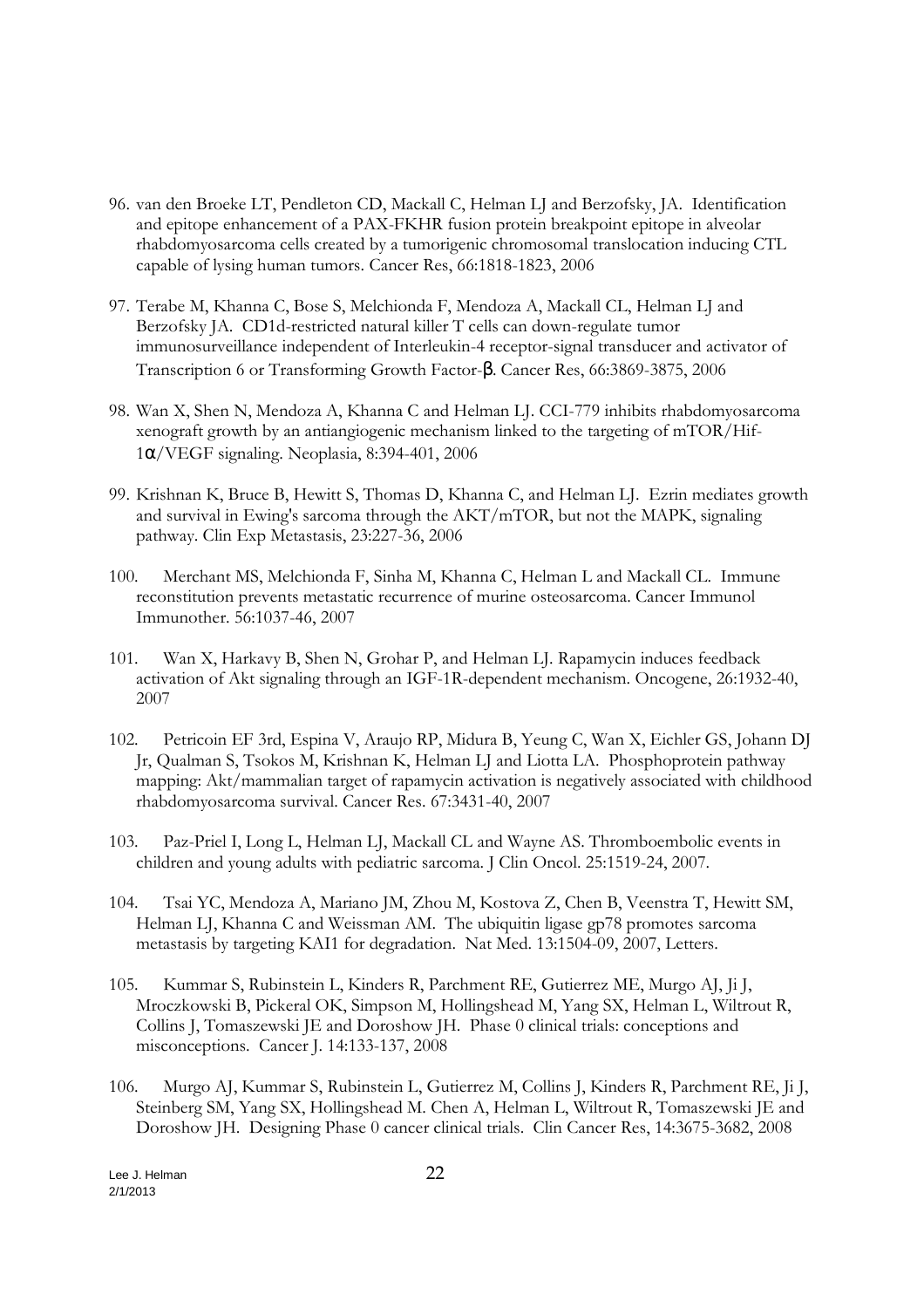- 107. Mackall C, Rhee E, Read E, Khuu H, Leitman S, Bernstein D, Tesso M, Long L, Grindler D, Merino M Kopp W, Tsokos M, Berzofsky J and Helman LJ. A pilot study of consolidative immunotherapy in patients with high-risk pediatric sarcomas. Clin Cancer Res, 14:4850-4858, 2008.
- 108. Kim SY, Lee, CH, Midura BV, Yeung C, Mendoza A, Hong SH, Ren L, Wong D, Korz W, Merzouk A, Salari H, Zhang H, Hwang ST, Khanna C and Helman LJ. Inhibition of the CXCR4/CXCL12 chemokine pathway reduces the development of murine pulmonary metastases. Clin Exp Metastasis, *Research Paper*, 25:201-11, 2008.
- 109. Bielack SS, Marina N, Ferrari S, Helman LJ, Smeland S, Whelan JS and Reaman GH. Osteosarcoma: the same old drugs or more? J Clin Oncol. 26:3102-3, Author reply, 3104-5, 2008.
- 110. Wayne AS, Reaman GH and Helman LJ. Progress in the curative treatment of childhood hematologic malignancies. J Natl Cancer Inst. 100:1271-1273, 2008.
- 111. Mussai FJ, Cunningham LC, Rezvani G, Stratakis CA, Reynolds JC, Nesterova G, Henshaw RM, Levine JE, Helman LJ, Arthur DC and Kim SY. Hypocalcemia in a patient with osteosarcoma and 22q11.2 deletion syndrome. J Pediatr Hematol Oncol. 30:612-7, 2008.
- 112. Cao L, Yu Y, Darko I, Currier D, Mayeenuddin LH, Wan X, Khanna C and Helman LJ. Addiction to elevated insulin-like growth factor 1 receptor and initial modulation of AKT pathway define the responsiveness of rhabdomyosarcoma to the targeting antibody. Cancer Res. 68:8039-48, 2008.
- 113. Hong SH, Briggs J, Newman R, Hoffman K, Mendoza A, Leroith D, Helman L, Yakar S and Khanna C. Murine osteosarcoma primary tumor growth and metastatic progression is maintained after marked suppression of serum insulin-like growth factor I. Int J Cancer. 124:2042-9, 2009.
- 114. Huang F, Greer A, Hurlburt W, Han X, Hafezi R, Wittenberg GM, Reeves K, Chen J, Robinson D, Li A, Lee FY, Gottardis MM, Clark E, Helman L, Attar RM, Dongre A and Carboni JM. The mechanisms of differential sensitivity to an insulin-like growth factor-1 receptor inhibitor (BMS-536924) and rationale for combining with EGFR/HER2 inhibitors. Cancer Research. 69:161-70, 2009.
- 115. Kim SY, Toretsky JA, Scher D and Helman LJ. The role of IGF-1R in pediatric malignancies. Oncologist. 14:83-91, 2009
- 116. Fitzhugh CD, Wise B, Baird K, Tsokos M, Helman L, Mackall C, Savage SA, Warren KE. Secondary supratentorial primitive neuroectodermal tumor following treatment of childhood osteosarcoma. Pediatr Blood Cancer. 53: 496-8, 2009.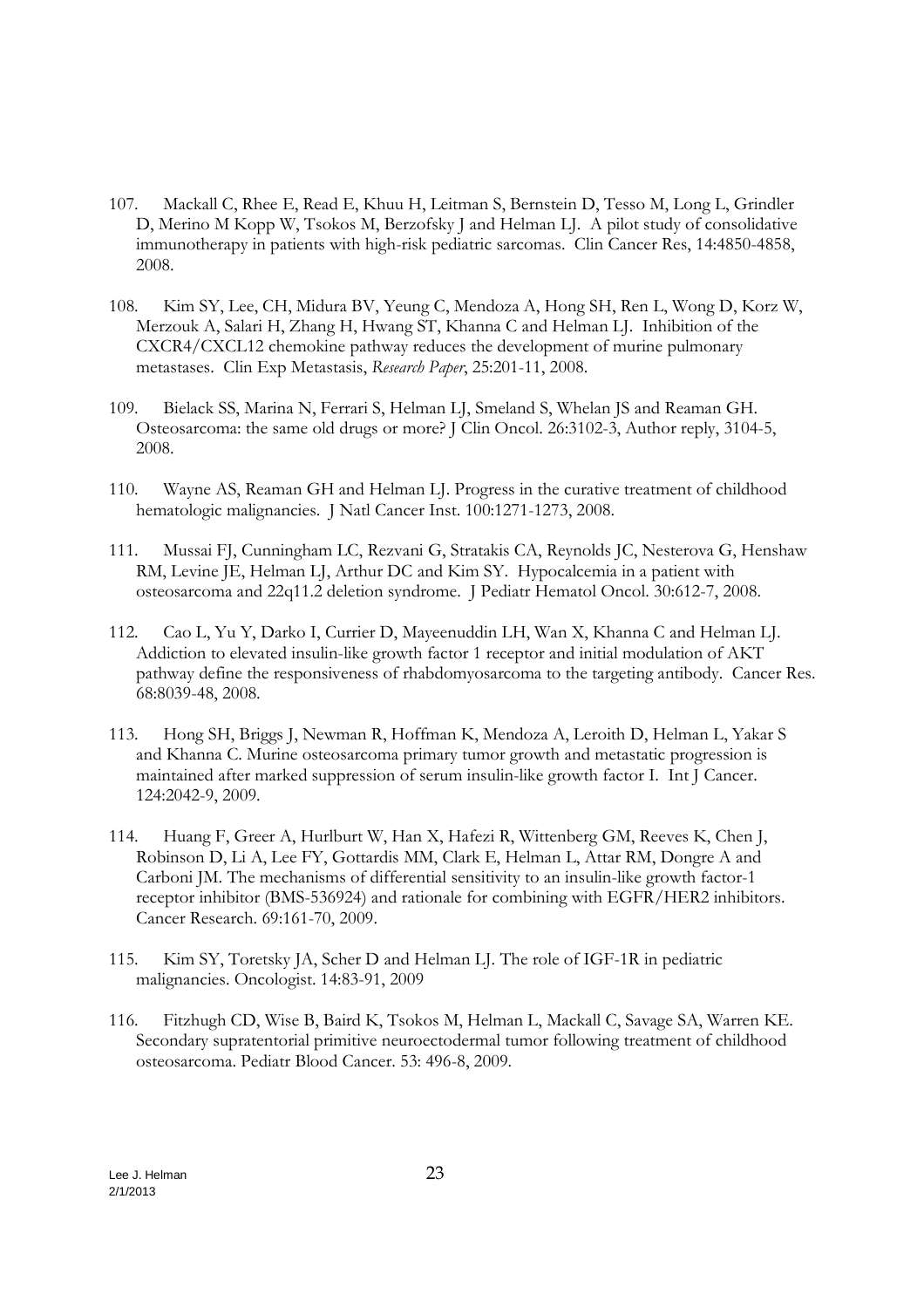- 117. Kummar S, Kinders R, Gutierrez ME, Rubinstein L, Parchment RE, Phillips LR, Ji J, Monks A, Low JA, Chen A, Murgo AJ, Collins J, Steinberg SM, Eliopoulos H, Giranda VL, Gordon G, Helman L, Wiltrout R, Tomaszewski JE, Doroshow JH. Phase 0 clinical trial of the poly (ADPribose) polymerase inhibitor ABT-888 in patients with advanced malignancies. J. Clin. Oncol. 27: 2705-11, 2009.
- 118. Wan X, Kim SY, Guenther LM, Mendoza A, Briggs J, Yeung C, Currier D, Zhang H, Mackall C, Li WJ, Tuan RS, Deyrup AT, Khanna C, Helman L. Beta4 integrin promotes osteosarcoma metastasis and interacts with ezrin. Oncogene. 2009.
- 119. Taylor VI JG, Cheuk AT, Tsang PS, Chung JY, Song YK, Desai K, Yu Y, Chen QR, Shah K, Youngblood V, Fang J, Kim SY, Yeung C, Helman LJ, Mendoza A, Ngo V, Staudt LM, Wei JS, Khanna C, Catchpoole D, Qualman SJ, Hewitt SM, Merlino G, Chanock SJ and Khan J. Identification of FGFR4-activating mutations in human rhabdomyosarcomas that promote metastasis in xenotransplanted models. Journal of Clinical Investigation. 119:3395-407, 2009
- 120. Fox E, Widemann BC, Hawkins DS, Jayaprakash N, Dagher R, Aikin AA, Bernstein D, Long L, Mackall C, Helman L, Steinberg SM and Balis FM. Randomized trial and pharmacokinetic study of pegfilgrastim versus filgrastim after dose-intensive chemotherapy in young adults and children with sarcomas. Clin Cancer Res. 15:7361-7, 2009. EPub 2009 Nov 17.
- 121. Cao L, Yu Y, Bilke S, Wal;ker RL, Mayeenuddin LH, Azorsa DO, Yang F, Pineda M, Helman LJ and Meltzer PS. Genome-wide identification of PAX3-FKHR binding sites in rhabdomyosarcoma reveals candidate target genes important for development and cancer. Cancer Res. 70: 6497-508, 2010
- 122. Mayeenuddin LH, Yu Y, Kang Z, Helman LJ and Cao L. Insulin-like growth factor 1 receptor antibody induces rhabdomyosarcoma cell death via a process involving AKT and Bclx(L). Oncogene. 29:6367-77, 2010. Epub 2010 Sep 6.
- 123. Janeway KA, Kim SY, Lodish M, Nosé V, Rustin P, Gaal J, Dahia PL, Liegl B, Ball ER, Raygada M, Lai AH, Kelly L, Hornick JL; NIH Pediatric and Wild-Type GIST Clinic, O'Sullivan M, de Krijger RR, Dinjens WN, Demetri GD, Antonescu CR, Fletcher JA, Helman L and Stratakis CA. Defects in succinate dehydrogenase in gastrointestinal stromal tumors lacking KIT and PDGFRA mutations. Proc Natl Acad Sci U S A, 108:314-8, 2011. Epub 2010 Dec 20.
- 124. Grohar P J, Griffin L B, Yeung C, Chen Q. Pommier Y, Khanna C, Khan J and Helman LJ. Ecteinascidin 743 interferes with the activity of EWS-FLI1 in Ewing's sarcoma cells. Neoplasia, 13:145-153, 2011.
- 125. Robbins PF, Morgan RA, Feldman SA, Yang JC, Sherry RM, Dudley ME, Wunderlich JR, Nahvi AV, Helman LJ, Mackall CL, Kamm US, Hughes MS, Restifo NP, Raffeld M, Lee CC, Levy CL, Li YF, El-Gamil M, Schwarz SL, Laurencot C and Rosenberg SA. Tumor regression in patients with metastatic synovial cell sarcoma and melanoma using genetically engineered lymphocytes reactive with NY-ESO-1. J Clin Oncol, 29:917-24, Epub Jan 31, 2011.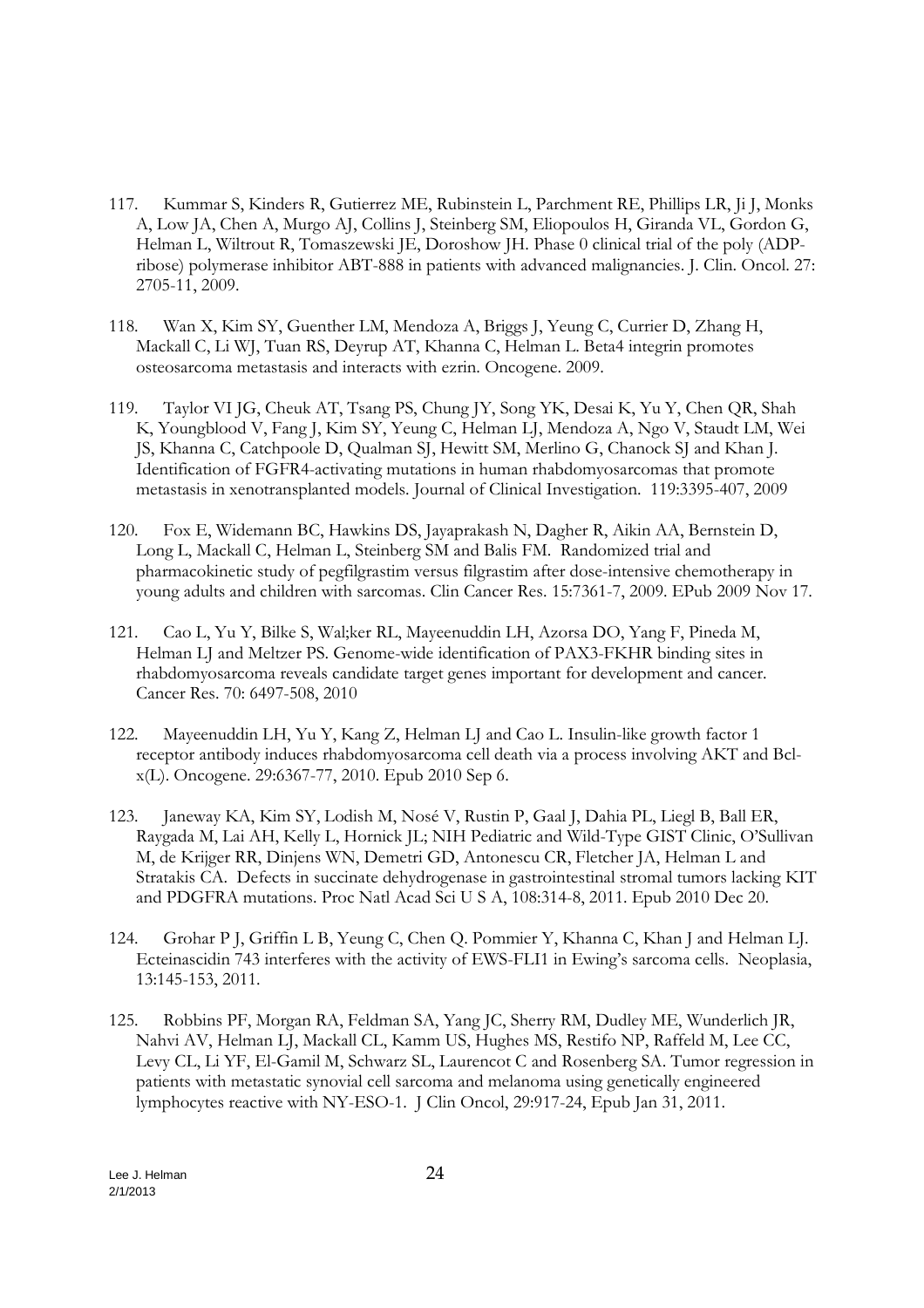- 126. Grohar PJ, Woldemichael GM, Griffin LB, Mendoza A, Chen OR, Yeung C, Currier DG, Davis S, Khanna C, Khan J, McMahon JB and Helman LJ. Identification of an inhibitor of the EWS-FLI1 oncogenic transcription factor by high-throughput screening. J Natl Cancer Inst, 103:962-78, Epub Jun 8, 2011.
- 127. Pappo AS, Patel SR, Crowley J, Reinke DK, Kuenkele KP, Chawla SP, Toner GC, Maki RG, Meyers PA, Chugh R, Ganjoo KN, Schuetze SM, Juergens H, Leahy MG, Geoerger B, Benjamin RS, Helman LJ and Baker LH. R1507, a monoclonal antibody to the insulin-like growth factor 1 receptor, in patients with recurrent or refractory Ewing Sarcoma family of tumors: Results of a Phase II Sarcoma Alliance for Research Through Collaboration Study. J Clin Oncol. 29:4541-7, 2011.
- 128. Meltzer PS and Helman LJ. Genomic investigation of dedifferentiated liposarcoma suggests a role for therapeutic targeting of the tumor epigenome. Cancer Discov. 1:555-6, 2011.
- 129. Wiener L, Battles H, Zadeh S, Smith CJ, Helman LJ and Kim SY. Gastrointestinal stromal tumor: psychosocial characteristics and considerations. Support Care Cancer. 20:1343-9, 2012.
- 130. Fox E, Patel S, Wathen JK, Schuetze S, Chawla S, Harmon D, Reinke D, Chugh R, Benjamin RS and Helman LJ. Phase II Study of Sequential Gemcitabine Followed by Docetaxel for Recurrent Ewing Sarcoma, Osteosarcoma, or Unresectable or Locally Recurrent Chondrosarcoma: Results of Sarcoma Alliance for Research Through Collaboration Study 003. Oncologist. 17:321-e329, 2012.
- 131. Lasota J, Wang Z, Kim SY, Helman L and Miettinen M. Expression of the receptor for type 1 insulin-like growth factor (IGF1R) in gastrointestinal stromal tumors: An immunohistochemical study of 1078 cases with diagnostic and therapeutic implications. Am J Surg Pathol. Epub ahead of print Sep 18, 2012.
- 132. Wan X, Yeung C, Kim SY, Dolan JG, Ngo VN, Burkett S, Khan J, Staudt LM and Helman LJ. Identification of FoxM1/Bub1b signaling pathway as a required component for growth and survival of rhabdomyosarcoma. Cancer Res. 72:5889-99, 2012
- 133. Grohar PJ and Helman LJ. Prospects and challenges for the development of new therapies for Ewing sarcoma. Pharmacol Ther. Epub ahead of print Oct 18, 2012.
- 134. http://www.ncbi.nlm.nih.gov/pubmed/22662320 Kovar H, Alonso J, Aman P, Aryee DN, Ban J, Burchill SA, Burdach S, De Alava E, Delattre O, Dirksen U, Fourtouna A, Fulda S, Helman LJ, Herrero-Martin D, Hogendoorn PC, Kontny U, Lawlor ER, Lessnick SL, Llombart-Bosch A, Metzler M, Moriggl R, Niedan S, Potratz J, Redini F, Richter GH, Riedmann LT, Rossig C, Schäfer BW, Schwentner R, Scotlandi K, Sorensen PH, Staege MS, Tirode F, Toretsky J, Ventura S, Eggert A and Ladenstein R. The first European interdisciplinary ewing sarcoma research summit. Front Oncol. Epub 2:54, 2012.
- 135. Yeung CL, Ngo VN, Grohar PJ, Arnaldez FI, Asante A, Wan X, Khan J, Hewitt SM, Khanna C, Staudt LM and Helman LJ. Loss-of-function screen in rhabdomyosarcoma identifies CRKL-YES as a critical signal for tumor growth. Oncogene. 2013 Jan 14. [Epub ahead of print]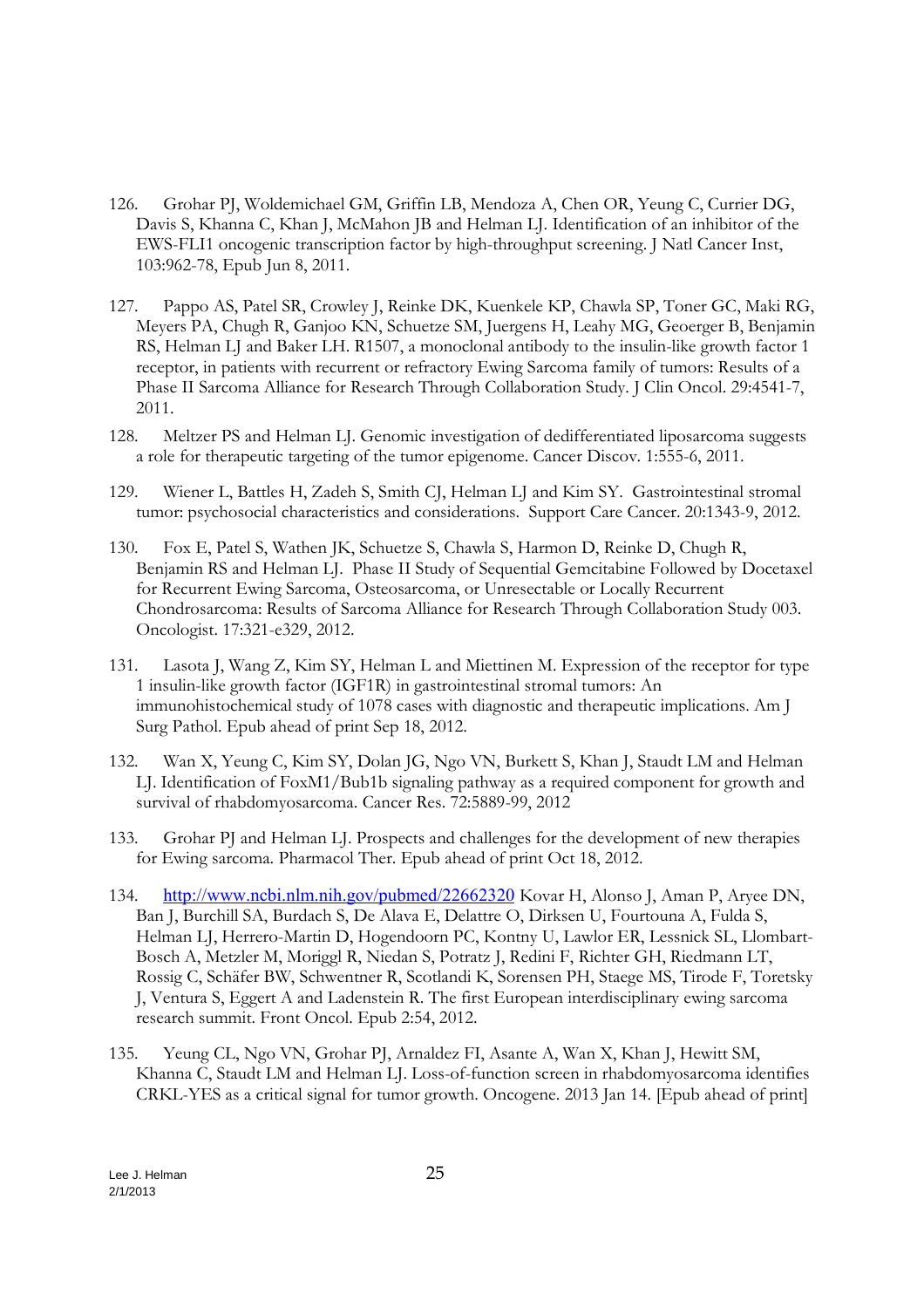- 136. Lasota J, Wang Z, Kim SY, Helman L and Miettinen M. Expression of the receptor for type i insulin-like growth factor (IGF1R) in gastrointestinal stromal tumors: an immunohistochemical study of 1078 cases with diagnostic and therapeutic implications. Am J Surg Pathol. 37:114-9, 2013.
- 137. Miettinen M, Killian JK, Wang ZF, Lasota J, Lau C, Jones L, Walker R, Pineda M, Zhu YJ, Kim SY, Helman L and Meltzer P. Immunohistochemical Loss of Succinate Dehydrogenase Subunit A (SDHA) in Gastrointestinal Stromal Tumors (GISTs) Signals SDHA Germline Mutation..Am J Surg Pathol. 37:234-40, 2013.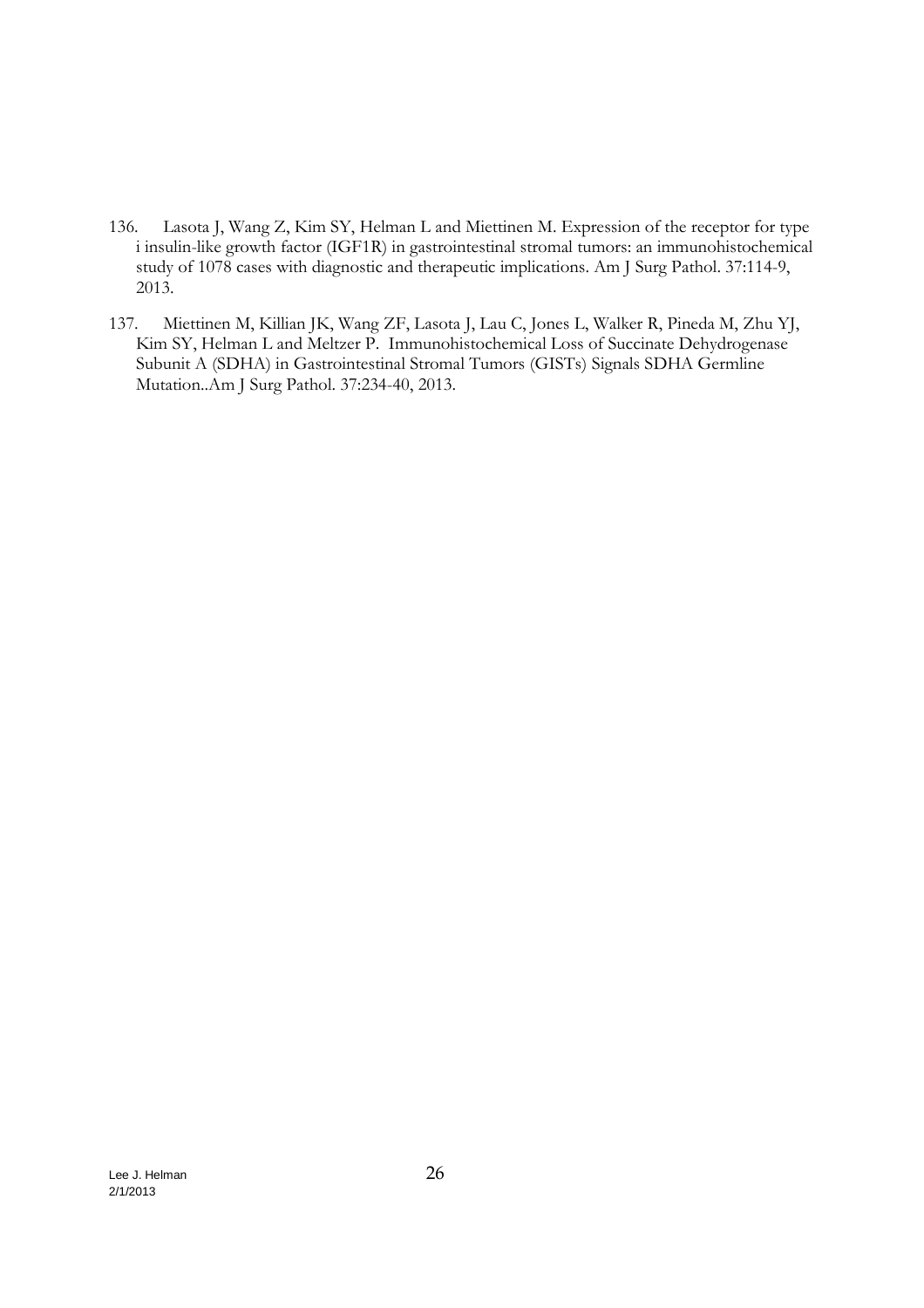# REVIEW ARTICLES AND BOOK CHAPTERS

- 1. Helman LJ, Thiele CJ, Linehan WM and Israel MA. A role for differentiation arrest in the development of neural crest tumors. In Lapis K, Liotta LA, and Rabson AS. (Eds): Biochemistry and Molecular Genetics of Cancer Metastases. Boston: Martinus Nijhoff Publishing 1986:73-82
- 2. Israel MA, Helman LJ and Miser JM. Patterns of proto-oncogene expression: A novel approach to the development of tumor markers. In DeVita VT, Hellman S, and Rosenberg SA. (Eds): Important Advances in Oncology 1987. Philadelphia: JB Lippincott Co 1987:87-104.
- 3. Thiele CJ, McKeon C, Helman LJ and Israel MA. Patterns of proto-oncogene expression: A tool to subtype histo-pathologically similar solid tumors. In Minna J and Kuelhl WM (Eds): Cellular and Molecular Biology of Tumors and Potential Clinical Applications. New York: Alan R Liss 1988:56:301-5.
- 4. Cooper MJ, Helman LJ and Israel MA. Molecular genetics and the diagnosis of peripheral nervous system tumors. In Cossman J (Ed): Molecular Genetics in Cancer Diagnosis. New York: Elsevier 1990:313-29.
- 5. Helman LJ, Cooper MJ, Cohen PS and Israel MA. Molecular biology of neuroblastoma and pheochromocytoma. In Lack EE and Oertel JE (Eds): Pathology of the Adrenal Glands. New York: Churchill Livingstone Inc 1991:311-21.
- 6. Thiele CJ and Helman LJ. New insights into the causes of cancer. In Pizzo PA and Horowitz ME (Eds) Pediatric Clinics of North America: Solid Tumors. Philadelphia: WB Saunders 1991:201-21.
- 7. Pizzo PA, Poplack DG, Magrath IT, Ungerleider RS, Balis FM, Helman LJ and Horowitz M. Cancers in children. In Wittes R (Ed): Manual of Oncologic Therapeutics. 1991/1992. Philadelphia: JB Lippincott Co 1991:287-303.
- 8. Helman LJ and Horowitz ME. Rhabdomyosarcoma. In Tonini GP, Sansone R, and Thiele CJ (Eds): Molecular Genetics of Pediatric Solid Tumors. Basic Concepts and Recent Advances. Chur, Switzerland: Harwood Academic Publishers 1992:337-58.
- 9. Thiele CJ and Helman LJ. Differentiating agents, growth factors, and novel molecular approaches to the treatment of pediatric cancer. In Pizzo PA and Poplack DG (Eds): Principles and Practice of Pediatric Oncology, 2nd ed. Philadelphia: JB Lippincott Co 1992:409-28.
- 10. Minniti CP and Helman LJ. IGF-II in the pathogenesis of rhabdomyosarcoma: a prototype of IGFs involvement in human tumorigenesis. In LeRoith D and Raizada MK (Eds.): Current Directions in Insulin-like Growth Factor Research. New York: Plenum Press 1994:327-43.
- 11. Wexler LH and Helman LJ. Rhabdomyosarcoma and the undifferentiated sarcomas. In: Pizzo PA and Poplack DG (Eds.): Principles and Practice of Pediatric Oncology, 3rd ed. Philadelphia: JB Lippincott Co., 1997:799-829.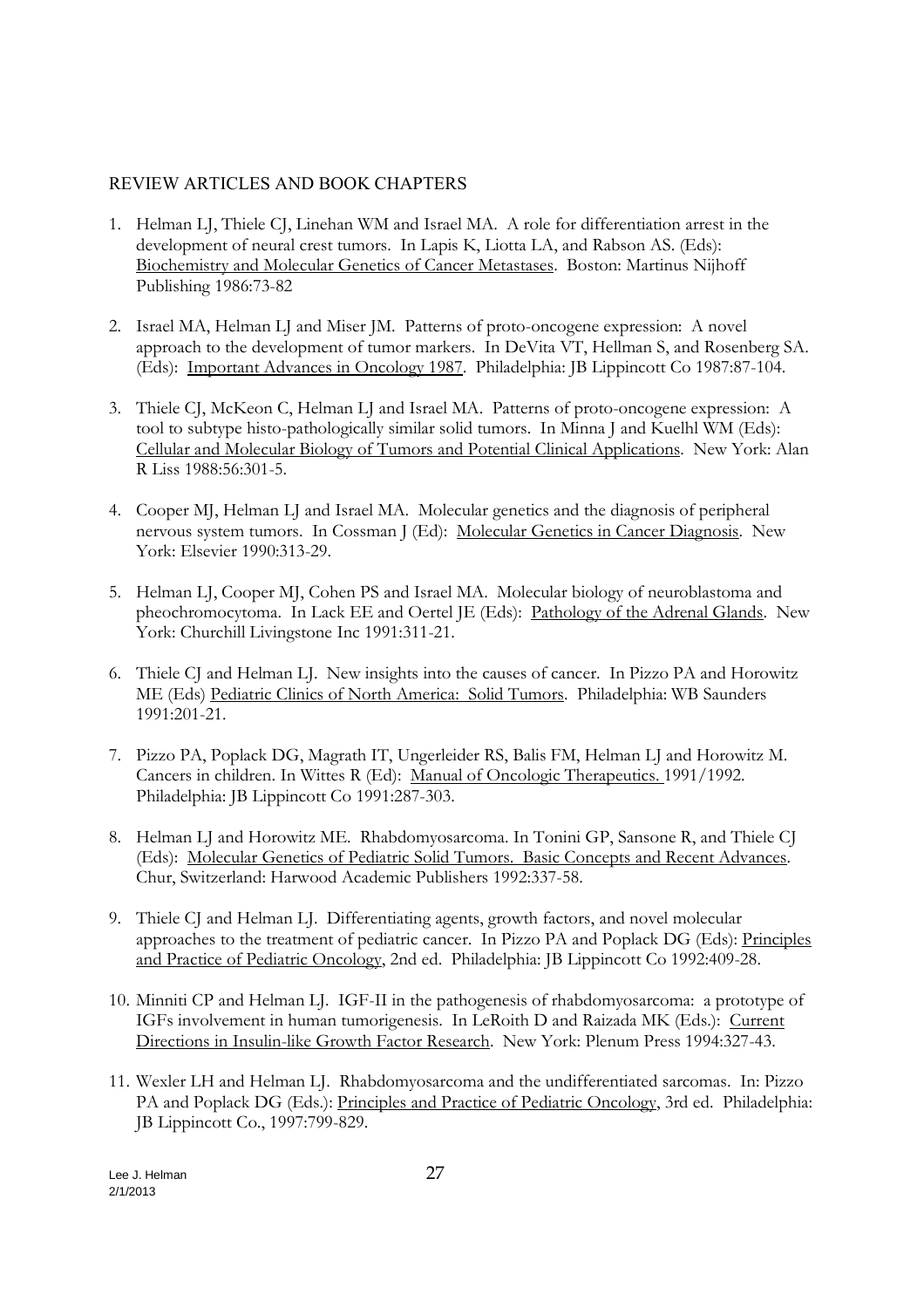- 12. Toretsky JA and Helman LJ. Cytogenetics and experimental models. In: Current Opinion in Oncology. 9:342-347:1997. Review.
- 13. Helman LJ and Wexler LH. Insulin-like growth factors and cytokines in pediatric cancer. Bondy C and LeRoith D (Eds.): Growth Factors and Cytokines in Health and Disease. Vol. 3B. pp. 331-354. JAI Press Inc. 1997.
- 14. Goletz TJ, Mackall CL, Berzofsky JA and Helman LJ. Molecular alterations in pediatric sarcomas: potential targets for immunotherapy. In: Sarcoma, 2:77-87, 1998. Review.
- 15. Dagher R and Helman L. Rhabdomyosarcoma: An Overview. In: The Oncologist. 4:34-44, 1999. Review.
- 16. Navid F and Helman LJ. Childhood cancers. Srivastava S, Henson DE and Gazdar A . (Eds.). Molecular Pathology of Early Cancer. Amsterdam, Netherlands: IOS Press, 1999: 123-134.
- 17. Mackall C, Berzofsky J and Helman LJ. Targeting tumor specific translocations in sarcomas in pediatric patients for immunotherapy. In: Clinical Orthopaedics and Related Research. 373:25- 31, 2000. Review.
- 18. Berzofsky JA, Helman LJ and Carbone DP. Cancer Vaccines: Cancer Antigens: Oncogenes and Mutations. Rosenberg SA (ed.). Biologic Therapy of Cancer: Principles and Practice, 3<sup>rd</sup> ed. New Haven, CT: DHR Publishers, 2000: 526-541.
- 19. Wexler L and Helman L. Soft Tissue Sarcomas of Childhood. Cancer Medicine, 5<sup>th</sup> Ed. New York, NY: BC Decker, 2000, 2198-2203.
- 20. Mackall CL and Helman L. Targeting pediatric malignancies for T cell-mediated immune responses. In: Current Oncology Reports. 2:539-546:2000. Review.
- 21. Maher VE, Worley BS, Contois D, Smith MC, Kelley MJ, Stipanov M, Khleif SN, Goletz T, van den Broeke L, Mackall C, Helman LJ, Carbone DP and Berzofsky JA. Mutant Oncogene and Tumor Suppressor Gene Products and Fusion Proteins Created by Chromosomal Translocations as Targets for Cancer Vaccines. Kast MW (Ed). Peptide-Based Cancer Vaccines. Georgetown, TX: Landes Bioscience, and Austin, TX: Eurekah.com, 2000:17-39.
- 22. Rao VK and Helman L. Sarcomas and Malignancies of the Bone. Abraham J and Allegra C (Eds.) Bethesda Handbook of Clinical Oncology. Philadelphia: Lippincott Williams & Wilkins. 2001: 233-245.
- 23. Mackall CL and Helman LJ. High-dose chemotherapy for rhabdomyosarcoma: where do we go from here. Editorial Commentary, In: J Pediatr Hematol Oncol. 23:266-267, 2001. Review.
- 24. Helman, LJ. Book Review, Cancer Treatment, Haskell CM (ed.). Philadelphia, PA: WB Saunders, 2001. In: Jnl Ped Hem-Onc. 23:474. Review.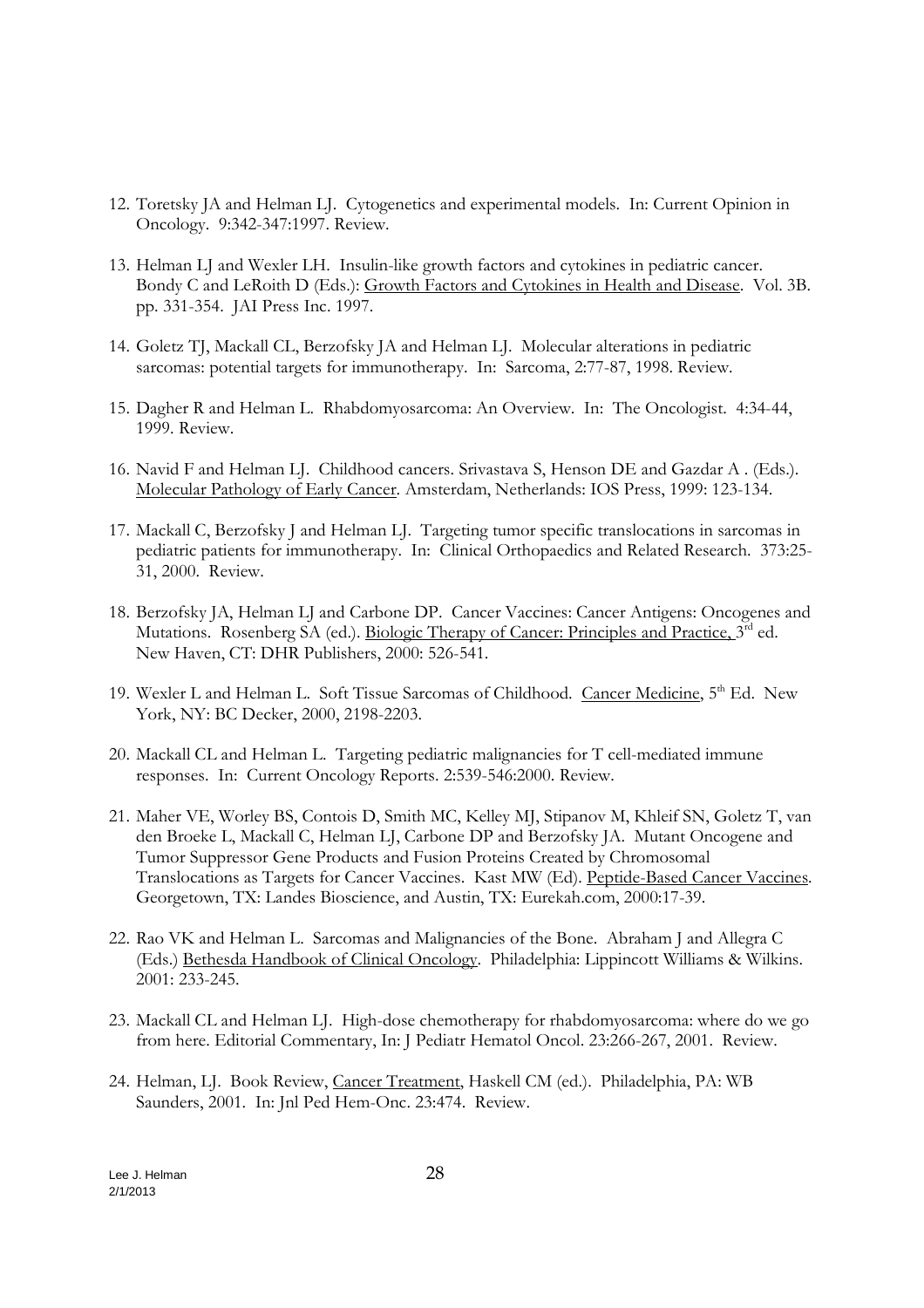- 25. Helman L and Malkin D. Molecular Biology of Childhood Cancers. DeVita, Jr VT, Hellman S and Rosenberg, SA (Eds.). Cancer: Principles and Practice of Oncology, 6<sup>th</sup> Edition. Philadelphia, PA: Lippincott Williams & Wilkins, 2001:2161-2169.
- 26. Mackall CL, Goletz, TJ, Berzofsky, JA and Helman LJ. Toward New Approaches: Targeting Tumor Specific Molecular Alterations with Immune Based Therapy. Translocations in Solid Tumors. Georgetown, TX: Landes Bioscience, and Austin, TX: Eurekah.com. 2002: 180-195.
- 27. Wexler LH, Crist WM and Helman LJ. Rhabdomyosarcoma and the Undifferentiated Sarcomas. Pizzo PA and Poplack DG (Eds.). Principles and Practice of Pediatric Oncology, 4<sup>th</sup> Edition. Philadelphia, PA: Lippincott Williams & Wilkins, 2002:939-971.
- 28. Cohen KJ and Helman LJ. Pediatric Emergencies. Oncologic Emergencies. Eds. Johnston and Spence. Oxford, England: Oxford University Press, 2002:239-251.
- 29. Mackall CL, Meltzer PS and Helman LJ. Focus on sarcomas, In: Cancer Cell. 2:175-178, 2002. Review.
- 30. Navid F and Helman LJ. IGFs and sarcomas. Insulin-Like Grow Factors. Eds. Le Roith, Zumkeller and Baxter. Georgetown, TX: Eurekah.com, 2003.
- 31. Helman LJ and Meltzer P. Mechanisms of sarcoma development. In: Nat Rev Cancer, 3:685- 694, 2003, Review.
- 32. Gorlick R, Anderson P, Andrulis I, Arndt C, Beardsley GP, Bernstein M, Bridge J, Cheung NK, Dome JS, Ebb D, Gardner T, Gebhardt M, Grier H, Hansen M, Healey J, Helman L, Hock J, Houghton J, Houghton P, Huvos A, Khanna C, Kieran M, Kleinerman E, Ladanyi M, Lau C, Malkin D, Marina N, Meltzer P, Meyers P, Schofield D, Schwartz C, Smith MA, Toretsky J, Tsokos M, Wexler L, Wigginton J, Withrow S, Schoenfeldt M and Anderson B. Biology of childhood osteogenic sarcoma and potential targets for therapeutic development: meeting summary. Clin Cancer Res, 15:5442-5443, 2003. Review
- 33. Wayne AS and Helman LJ. Pediatric Malignancies. Pollock R. (Ed.). Union Internationale Contre le Cancer (UICC) Manual of Clinical Oncology,  $8<sup>th</sup>$  Edition. UICC Education. John Wiley & Sons, Inc, 2004.
- 34. LeRoith D and Helman L. The new kid on the block(ade) of IGF-1 receptor. In: Cancer Cell. 5:201-202, 2004. Review. Erratum in: Cancer Cell. 5:403, 2004.
- 35. Mansky PJ and Helman L. Sarcomas and Malignancies of the Bone. Abraham J and Allegra C (Eds.) Bethesda Handbook of Clinical Oncology, 2nd Ed. Philadelphia: Lippincott Williams & Wilkins. 2005:265-279
- 36. Malawer MM, Helman LJ and O'Sullivan B. Sarcomas of the Bone. DeVita, Jr. VT, Hellman S and Rosenberg SA (Eds.). Cancer: Principles and Practice of Oncology,  $7<sup>th</sup>$  Edition. Philadelphia, PA: Lippincott Williams & Wilkins, 2005:1638-1686.

Lee J. Helman 29 2/1/2013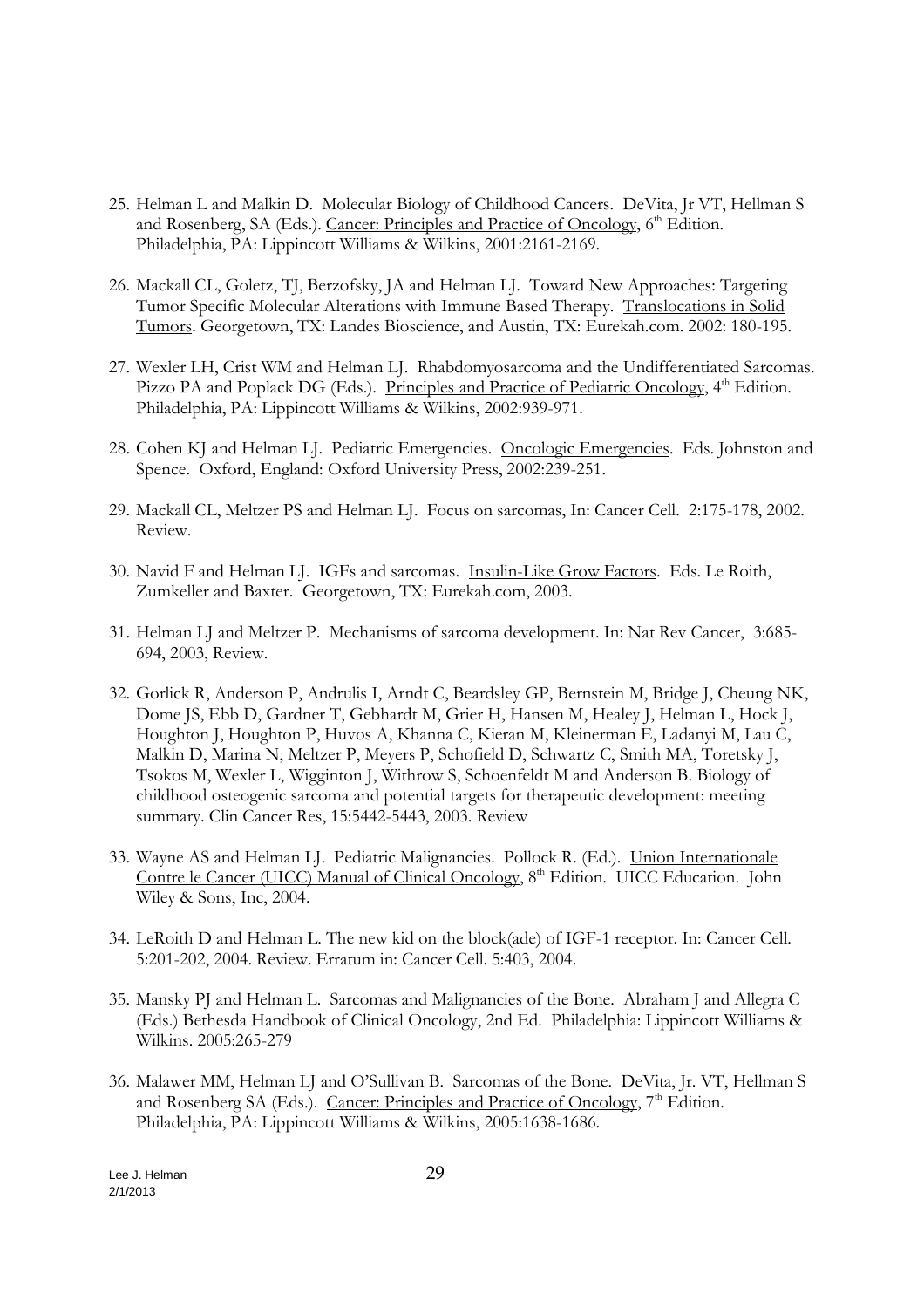- 37. Helman LJ and Malkin D. Molecular Biology of Childhood Cancers. DeVita, Jr. VT, Hellman S and Rosenberg SA (Eds.). Cancer: Principles and Practice of Oncology, 7<sup>th</sup> Edition. Philadelphia, PA: Lippincott Williams & Wilkins, 2005:1889-1937.
- 38. Krishnan K, Khanna C and Helman LJ. The biology of metastasis in pediatric sarcomas. Cancer J. 11:306-313, 2005. Review.
- 39. Khanna C and Helman L. Molecular approaches in Pediatric Oncology. Ann Rev Med. 57:83-97, 2006. Review
- 40. Wexler LH, Meyer WH and Helman LJ. Rhabdomyosarcoma and the Undifferentiated Sarcomas. Pizzo PA and Poplack DG (Eds.). Principles and Practice of Pediatric Oncology, 5<sup>th</sup> Edition. Philadelphia, PA: Lippincott Williams & Wilkins. 2006: 971-1001.
- 41. Krishnan K, Khanna C, and Helman LJ. The molecular biology of pulmonary metastases. Thorac Surg Clin 16:115-124, 2006. Review.
- 42. Kummar S, Kinders R, Rubinstein L, Parchment RE, Murgo AJ, Collins J, Pickeral O, Low J, Steinberg SM, Gutierrez M, Yang S, Helman L, Wiltrout R, Tomaszewski JE and Doroshow JH. Compressing drug development timelines in oncology using phase '0' trials. Nat Rev Cancer. 7:131-9, 2007. Review.
- 43. Wan X and Helman LJ. The biology behind mTOR inhibition in sarcoma. Oncologist. 12:1007- 18, 2007, Review.
- 44. Kinders R, Parchment RE, Ji J, Kummar S, Murgo AJ, Gutierrez M, Collins J, Rubinstein L, Pickeral O, Steinberg SM, Yang S, Hollingshead M, Chen A, Helman L, Wiltrout R, Simpson M, Tomaszewski JE and Doroshow JH. Phase 0 clinical trials in cancer drug development: from FDA guidance to clinical practice. Mol Interv. 7:325-34, 2007, Review.
- 45. Malawer MM, Helman LJ and O'Sullivan B.. Sarcomas of Bone. DeVita, Jr. VT, Hellman S and Rosenberg SA (Eds.). Cancer: Principles and Practice of Oncology, 8<sup>th</sup> Edition, Volume 2. Philadelphia, PA: Lippincott Williams & Wilkins. 2008:1794-1833.
- 46. Helman LJ and Malkin D. Cancers of Childhood: Molecular Biology of Childhood Cancers. DeVita, Jr. VT, Hellman S and Rosenberg SA (Eds.). Cancer: Principles and Practice of Oncology, 8<sup>th</sup> Edition, Volume 2. Philadelphia, PA: Lippincott Williams & Wilkins. 2008:2033-2043.
- 47. Wan, X and LJ Helman. PI3K/Akt/mTOR Signaling Pathway: Implications for Human Cancer, Oncogene Proteins: New Research. Hauppauge, NY. Nova Science Publishers, Inc., in press.
- 48. Benjamin R, Pisters PWT, Helman LJ, Bramwell VHC, Rubin BP and O'Sullivan B. Sarcomas of Soft Tissue. Abeloff, et al. (Eds.). Clinical Oncology, 4th Edition. Philadelphia, PA: Elsevier Publishers. 2008:2009-2056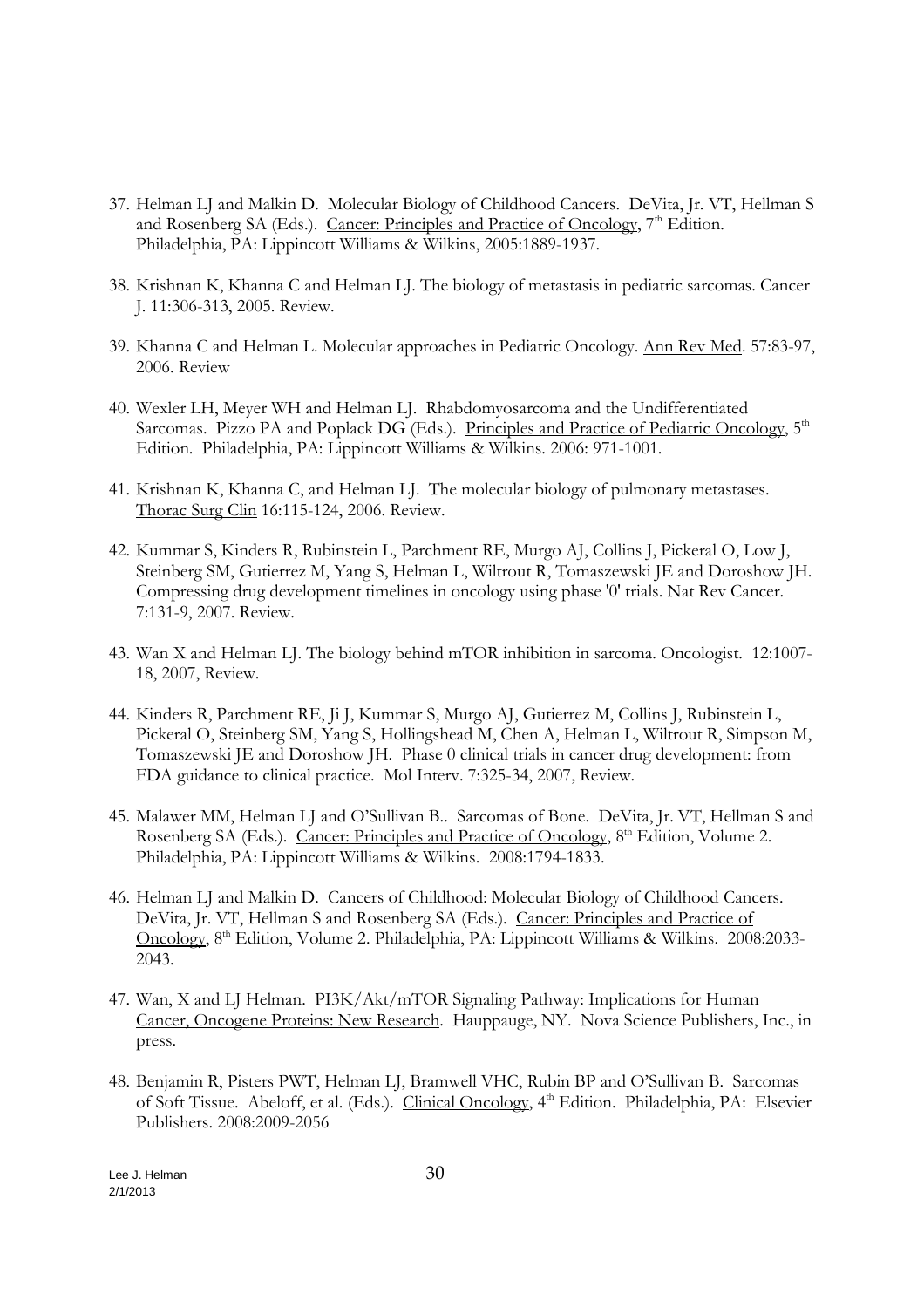- 49. Kim SY, Tsokos M and Helman LJ. Dilemmas associated with congenital ewing sarcoma family tumors. J Pediatr Hematol Oncol, 30:4-7, 2008. Review
- 50. Kim SY, Wan X, Helman LJ. Targeting IGF-1R in the treatment of sarcomas: past, present and future. Bulletin du cancer. 96: E52-60, 2009. Review
- 51. Kim SY and Helman LJ. Strategies to Explore New Approaches in the Investigation and Treatment of Osteosarcoma, Pediatric and Adolescent Osteosarcoma, Cancer Treat Research, New York, NY: Springer Science+Business Media LLC. 2010:517-528
- 52. Wexler LH, Meyer WH and Helman LJ. Rhabdomyosarcoma. Pizzo PA and Poplack DG (Eds.). Principles and Practice of Pediatric Oncology, 6<sup>th</sup> Edition. Philadelphia, PA: Lippincott Williams & Wilkins. 2011:923-953
- 53. Mansky PJ and Helman L. Sarcomas and Malignancies of the Bone. Abraham J, Gulley JL and Allegra CJ (Eds.) Bethesda Handbook of Clinical Oncology, 3<sup>rd</sup> Ed. Philadelphia, PA: Lippincott Williams & Wilkins. 2010: 261-273
- 54. Malawer MM, Helman LJ and O'Sullivan B. Section 8, Sarcomas of Soft Tissue and Bone, Chapter 116, *Sarcomas of Bone*. DeVita, Jr., Lawrence TS and Rosenberg SA (Eds.). Cancer: Principles & Practice of Oncology, 9<sup>th</sup> Edition. Philadelphia, PA: Lippincott Williams & Wilkins. 2011:1578-1609
- 55. Helman LJ and Malkin D. Section 11-Cancers of Childhood, Chapter 122 *Molecular Biology of Childhood Cancers*. DeVita, Jr., Lawrence TS and Rosenberg SA (Eds.). Cancer: Principles & Practice of Oncology, 9<sup>th</sup> Edition. Philadelphia, PA: Lippincott Williams & Wilkins. 2011:1750-1759
- 56. Khanna C and Helman L. Childhood Cancers: Sarcoma. Lyden, Welch and Psaila (Eds.). Cancer Metastasis. New York: Cambridge University Press. In press.
- 57. Meltzer PS and Helman LJ. In the Spotlight: Genomic investigation of dedifferentiated liposarcoma suggests a role for therapeutic targeting of the tumor eipgenome. Cancer Discovery, 1:555-56, 2011. Review.
- 58. Wan X, Kim SY and Helman LJ. Chapter 7, *Insulin-Like Growth Factor Signaling in Pediatric Sarcomas*. LeRoith D (Ed.). Insulin-Like Growth Factors and Cancer: From Basic Biology to Therapeutics. New York: Humana Press/Springer Science+Business Media, LLC. 2012:147- 158.
- 59. Kovar H, Alonso J, Aman P, Aryee DNT, JBan J, Burchill SA, Burdach S, DeAlava E, Delattre O, Dirksen U, Fourtouna A, Fulda S, Helman LJ, Herrero-Martin D, Hogendoorn PCW, Kontny U, Lawlor ER, Lessnick SL, Llombart-Bosch A, Metzler M, Moriggl R, Niedan S, Potratz J, Redini F, Richter GHS, Riedmann LT, Rossig C, Schäfer BW, Schwentner R, Scotlandi K, Sorensen PH,.Staege MS, Tirode F, Toretsky J, Ventura S, Eggert A and Ladenstein R. The first European interdisciplinary Ewing sarcoma research summit. Frontiers in (Pediatric)